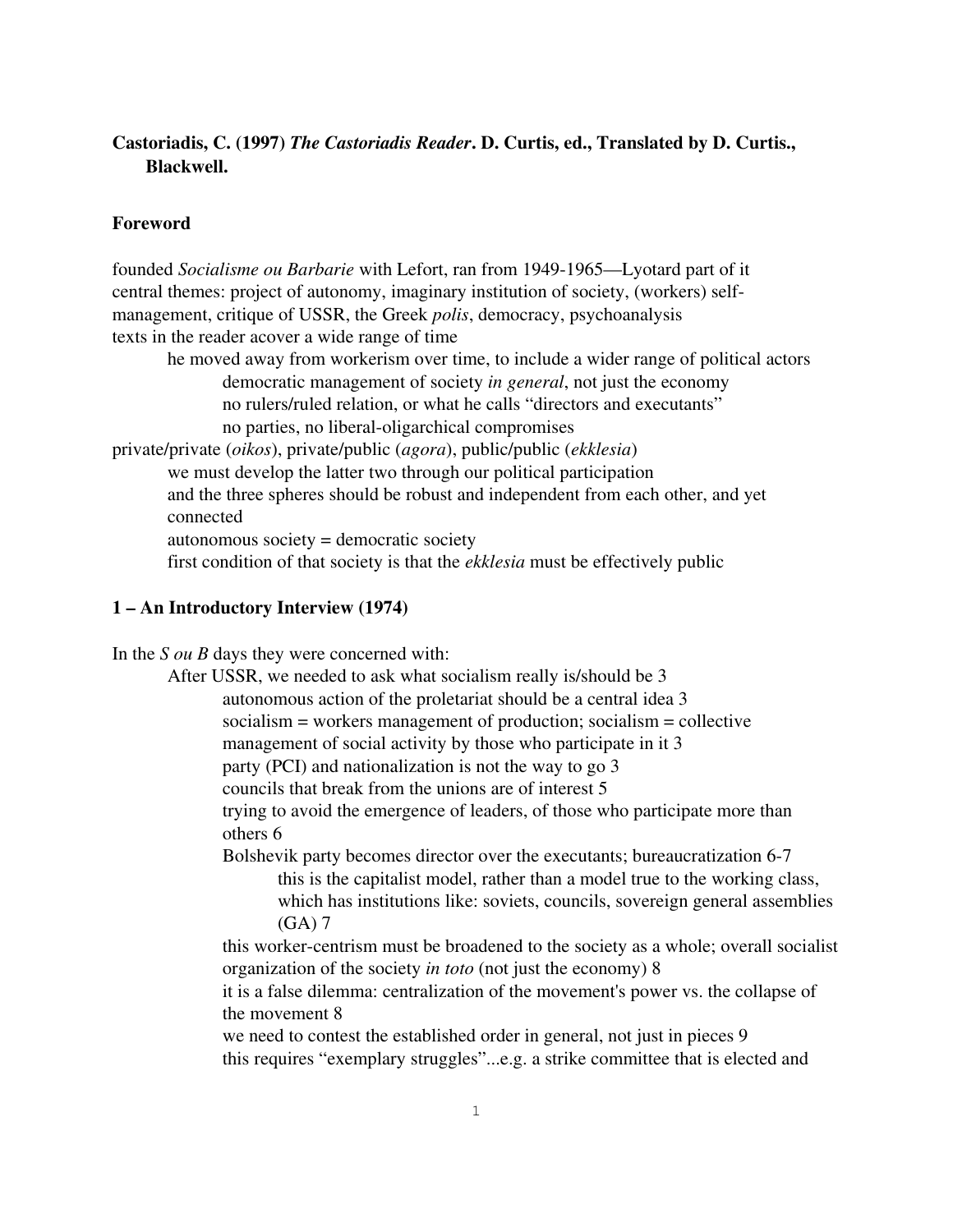revocable can shatter the established assumptions about how such bodies have to be organized (i.e. with centralization and representation) 9

struggles on issues that really matter to people, rather than those that matter to specialists/experts 10

the autonomy of the proletariat; no party as director 11

no mass vs. vanguard; requires activity from the mass, not formal suppressions of the distinction 12

Lefort: we need movements that prefigure another form of society; but it is not possible to effect a radical transformation of society, an overcoming of social alienation 13

we cannot reuse capitalist ideas, we need our own indigenous ones [the implication here, borne out later, is that Marxism is the former, and so we must go well beyond it] 14

importance of struggles other than that of the proletariat 15

we must reject the idea of a categorical/complete theory, one that must be sovereign 16

The break with Marxism

Marxist metaphysics, theory, history are untenable 17

Marx wanted a sovereign theory 17

his worker was a passive object 18

his theory abstracted from class struggle, and so it lost its vitality 19

theory should instead be understood in its social-historical context; contingencies,

not abstract constants, categories, laws 23-4

the reality of actually existing Marxist regimes, is 1) a serious problem and 2) not an error of execution, but rather a problem with the idea 25

we need a government by the producers for the producers 26

the key is its *active role* 26

[he implies this group (producers) is not given, it must be constituted,

subjectivized, and there are many other ways people can be made into a group, subjectivized]

revolutionaries must think beyond the proletariat and the factory 28

Marcuse: no revolution, only minoritarian revolutionary struggles 28

CC rejects this idea; i.e. for him revolution can be comprehensive, thoroughgoing 29

revolution is the work of everyone, their activity; and it must go in the direction they take it 29

it is not just "collective self-management" [of what already exists], we need "the permanent and explicit self-institution of society" [which, we will see later, is autonomous society] 30

the collectivity must institute a new society, and it must *know* it is doing so 30 it creates institutions, it understands them to be contingent, and it revises them perpetually 30

refuse to remain a passive object, to tap into the imaginative and creative capacities of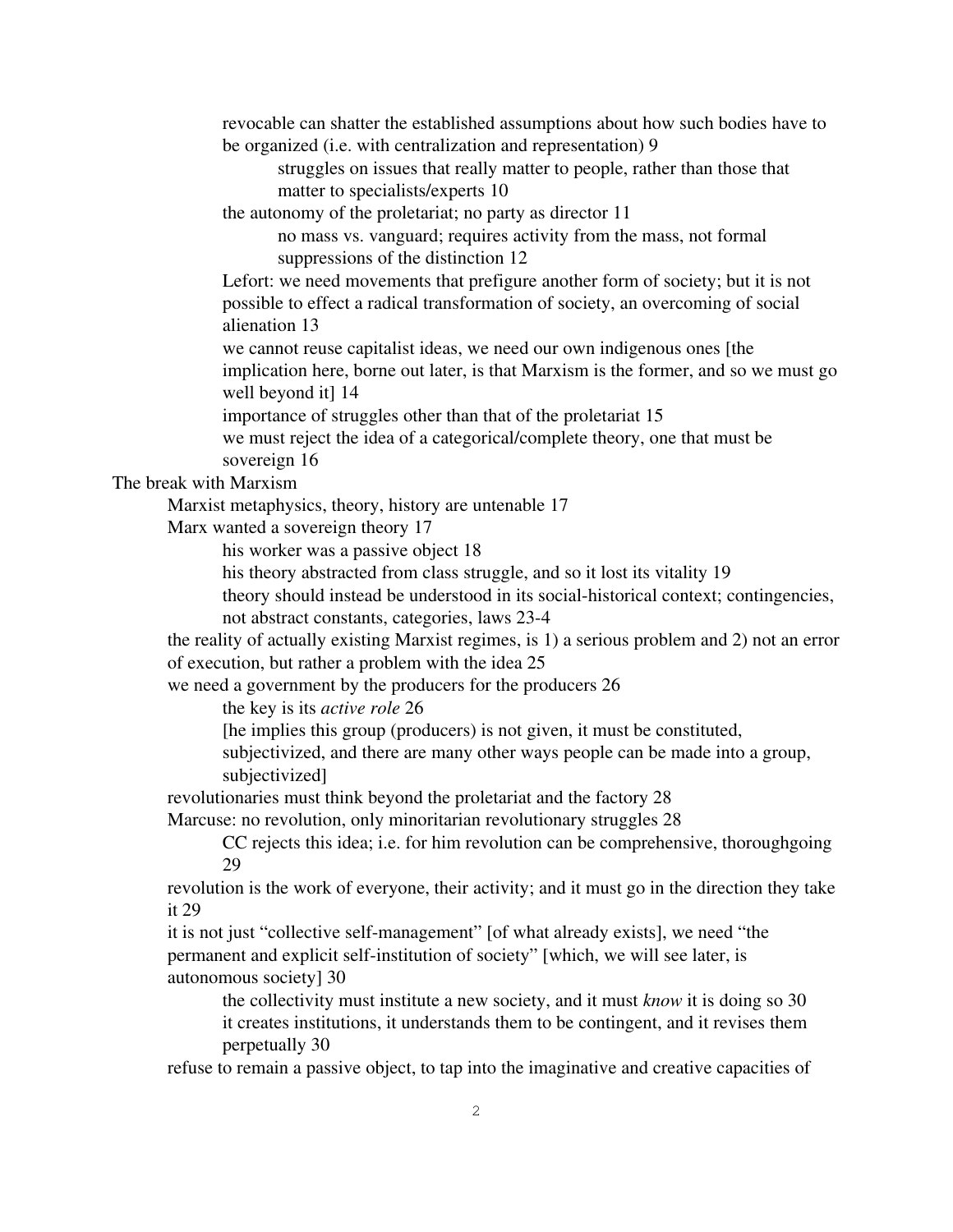society 30

we must reabsorb the functions that alienating institutions now perform (e.g. schooling) 31

how? The answer must be "secreted from within" [society]--he is clear that this is entirely possible 31-2

there must be resonances, points of agreement that institute a common movement (perhaps militants/organizers can help point these out...) 33

theory cannot be religious [it must be pragmatic, limited, and continually tinkered with]

# 2 – Presentation of *Socialisme ou Barbarie. An Organ of Critique and Revolutionary Orientation* (1949)

[this is his intro to the mission/plan of *Socialisme ou Barbarie*]

Stalinism and the communist parties are a problem 35

is the victory of the bureaucracy a blip/accident, or the result of specifiable economic and social conditions [and deep characteristics of Marxism]? 36

danger of messianic/dogmatic theory 36

theory does not precede action, it is simultaneous 36-7

theory must *develop* with its political/social context [i.e. rather than being perfect, fixed, and immutable] 37

awareness, control by the working class: this can only work if the working class 'raises itself up', takes action to make it happen 37

to want to fold all local struggles into one general struggle is not the right way to think 38 he calls for a heterodox marxism, an open marxism 39 the idea that one theory is the True theory is one of the most important expressions of bureaucratism in the workers' movement 39 theory discussions should involve all [not just theory experts or party leaders or bureaucrats] 39

### 3 – On the Content of Socialism (1955-1957)

[from a series of articles on the socialism in *Socialisme ou Barbarie*. The upshot is that  $socialism = workers' self-management of society]$ 

From the critique of bureaucracy to the idea of the proletariat's autonomy (1955)

Neither reformist-socialist nor Stalinist 40

both are trying to *represent* the proletariat; its leadership stratum is permanent 41 Trotsky a critique of Stalinism, but not a solution 42 reformist socialists are just "labor aristocracy" 42 Stalinism is *the* contemporary problem 42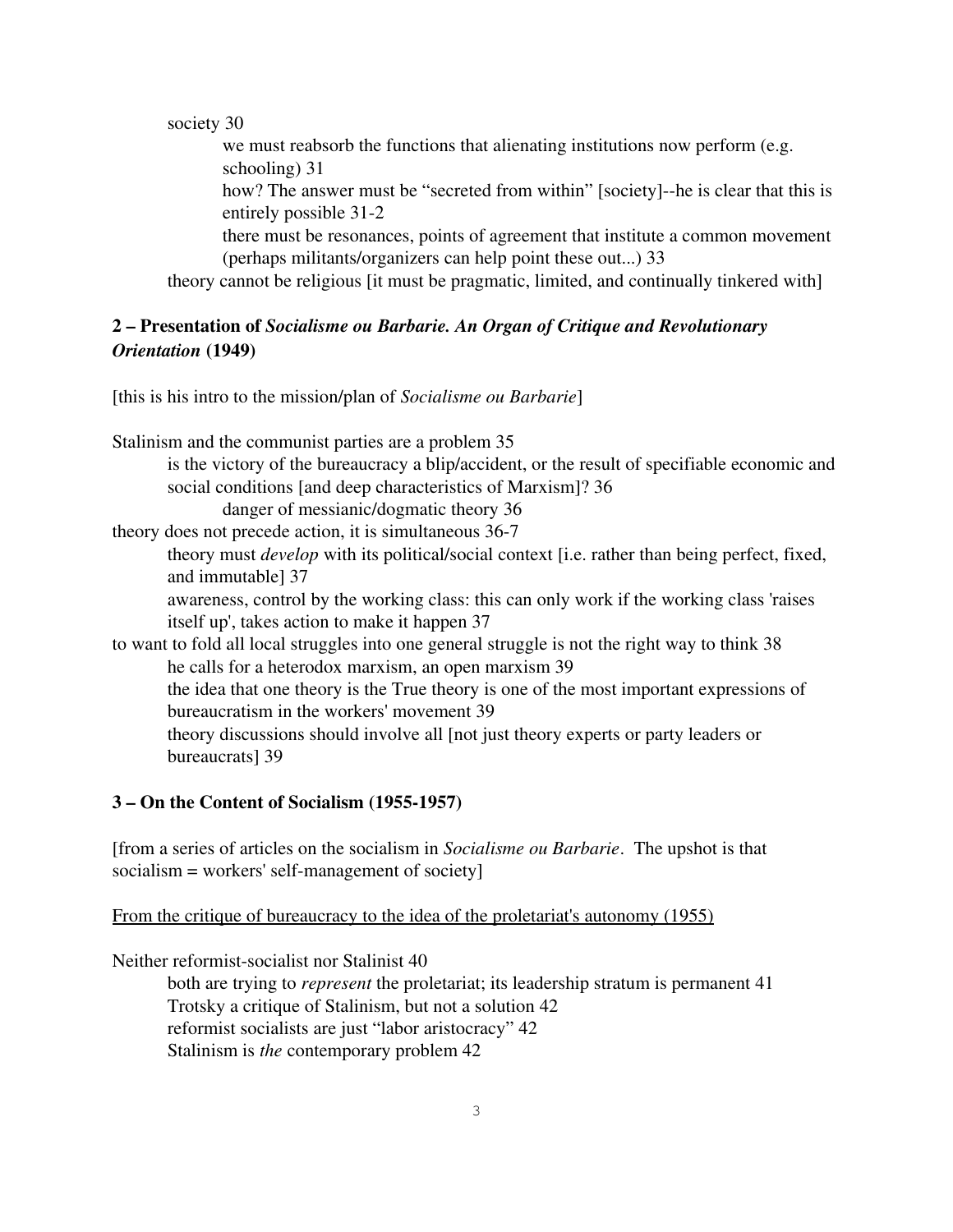the bureaucracy is now the dominant class in the Russian regime 43 directors (communist party) and executants 44

and spread to other countries 43

planning and nationalizing the means of production does nothing to end class, it just changes the class relation from bourgeois-proletariat to directors-executants 44

the political program now should not be ending private property through nationalization, it must be *workers' management* of the economy and of power 46

need a school of management for the workers 46

Lenin thought the power of the soviets should direct the State; that workers could learn management by doing 46

but the Bolshevik Party came to dominate the soviets [he doesn't recount why] 46 almost inevitable that the party would separate itself from the workers, dominate them, and centralize power 47

workers' management: soviets or councils that manage the economy, avoid nationalization, workers' participatory control without a centralized party, abolish the division between directors and executants, completely socialize the functions of direction 47

it is not so much about overthrowing the party leaders, it is more about how to best positively organize a socialized management of both production and power 47

there is no 'socialism on the proletariat's behalf' by a party or bureaucracy; socialism "is nothing but the masses' conscious and perpetual self-managerial activity," which is essentially workers' self-management of society [which itself is the same thing as democracy, which is the same thing as communism] 48

the proletariat acting autonomously, forming its own will, becoming conscious of itself on its own, and coming to engage in free activity together 48

[here he is incredibly ahead of his time in seeing that socialism cannot be vanguardist, or partyled, or State-led, that it must be the same thing as workers' self-management, the same thing as democracy. He is, however, at this time, trapped in a class imagination, seeing the workers/proletariat as the only agent of management; there is an element of economism as well, as though economic production is the only thing that needs to be managed, although he *does* seem to see that "power" (or perhaps politics) is a sphere other than production, which of course could be widened to include all sorts of other spheres that need managing as well...and CC does, to his credit, realize the limits of workerism later in the volume (i.e. later in his career)]

#### On the Content of Socialism, II (1957)

Russian revolution is not socialism; Hungarian workers are much closer to what socialism means 49

socialism is the product of the autonomous action of the working class; mass organs effecting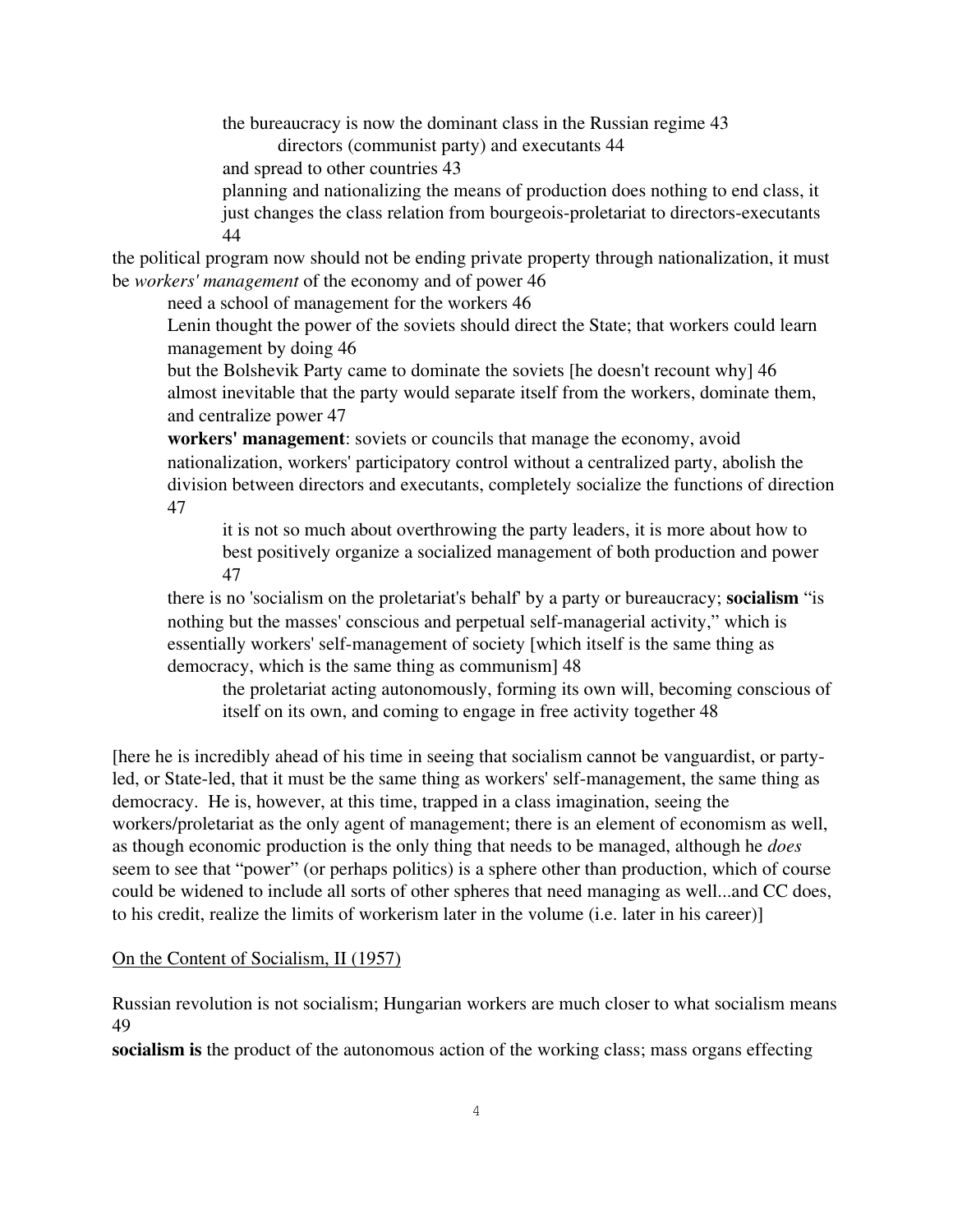workers' management of production 49

in socialism there is meaning to work, freedom, creativity, links between individuals and others and nature 51

socialism is *not* nationalization or centralization 51

positive definition of socialism is contained in the struggles of workers to control the conditions of their existence 51

socialism is autonomy: people's conscious direction of their own lives 51

*The Root of the Crisis of Capitalism*

Capitalism is heteronomic: it has directors [owners of the MOP] and executants [non-owners of the MOP], and so people's lives and labor are alien to them 52

their wishes and ideas are ignored; their potential—their capacity for self-organization is lost 52

they don't work for the social order, they work against it [this is a classic argument, from EPM(?), that capitalism is less efficient than communism would be] 53

that same argument about heteronomy applies to the State as well 53

socialism is "the total liberation of the creative and self-organizing capacities of the masses" 54

### *The Principles of a Socialist Society*

Must integrate individuals into structures that can self-govern 54

structures must be transparent, informative, democratic 55

democracy means "*domination* by the masses" [interesting – later in the volume 277 he defines *kratos* much more generally as sheer force] 55

voting is not democracy; democracy is when people decide for themselves 55 direct democracy, not representational 56

the (workers') council is representative, the GA is democratic 56

generalized participation is key 56

decentralization and autonomy for local units is key 56

and yet some centralization is needed 56

but that does not institute a separation/alienation between center and mass 57

no separate apparatus whose purpose is centralization (i.e. bureaucracy) 57 we need a center controlled from below 57

if we don't think through how to centralize *well*, we will fall into centralizing badly 57

the key is *federation* of workers' councils, a central assembly of councils, a council government 58

these are not a *delegation* of workers' power, but an *expression* of it 58

now what we have is inadequate: information from base to center, and decisions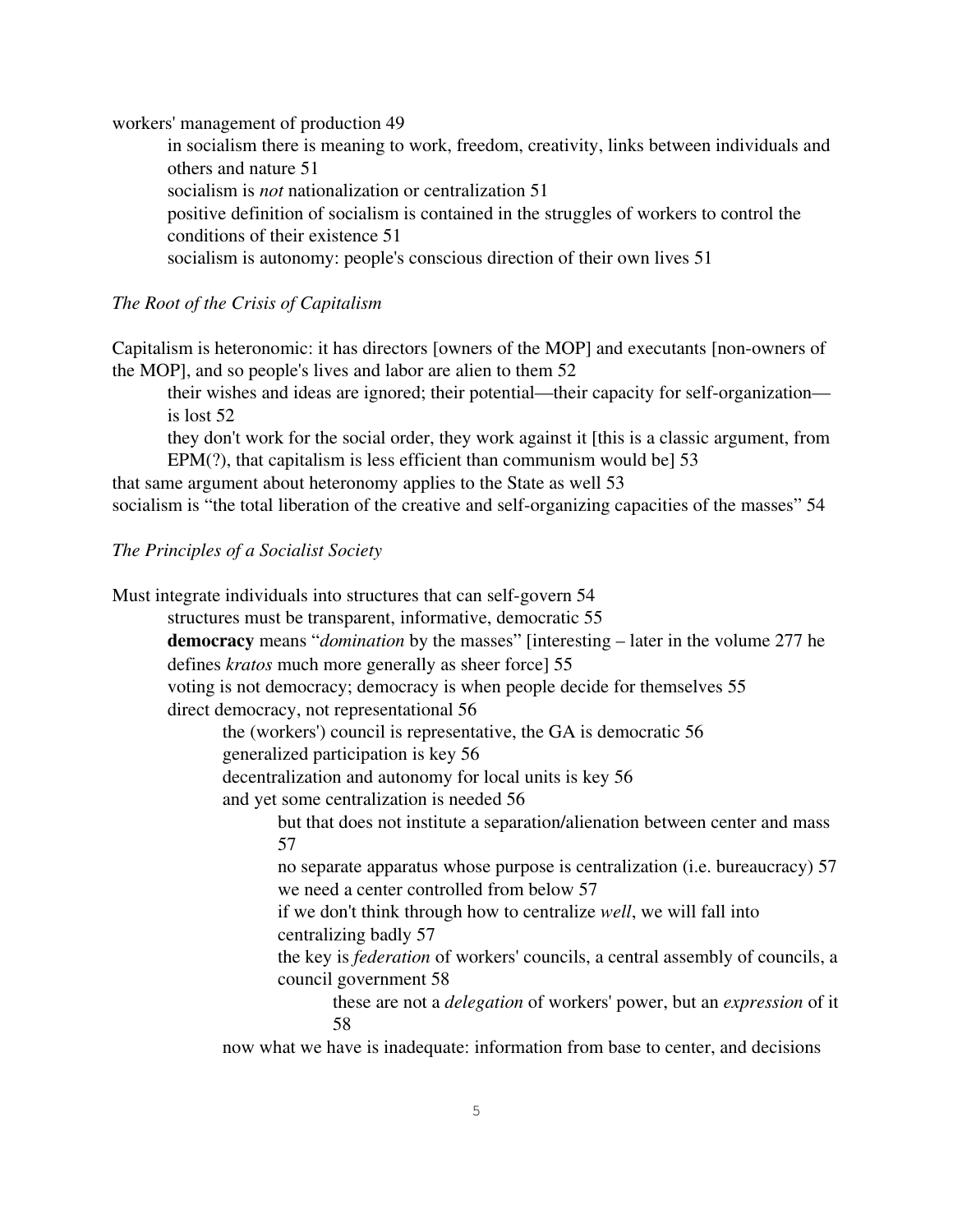#### from center to base 58

but instead we need both to flow both ways 58

place of work is the primary unit of social life; socialism is about organizing work and the workplace [clear workerism/economism here] 56

*Socialism is the Transformation of Work*

[we can see his workerism and economism here...]

Socialism must be instaurated by the autonomous action of the working class; socialism *is* this action 59

people must control their *primary* activity: production/work 59 political power is not enough; *real* power is managing production 59 plant, shop, industry: these are the important sites of struggle 59 no separate managerial stratum; workers make decisions themselves [autonomy] rather than following decisions made by others [heteronomy] 60 direction and execution are united and never separated 60 socialism is always about the control of *work* 61

no division of labor [i.e. between directors and executants] 61

## *Worker's Management: The Factory*

*How* can we coordinate directly and bottom up? 63

look to history: Spain in the 1930s, Hungary in 1956 64 no coercive functions 64

no [permanent] administration or technical posts separate from other work 645 whatever organizes people from the outside [heteronomy] is oppression, and we are challenging this concept fundamentally 66

those who produce must be the same as those who organize production [autonomy] 66 they must reintegrate those [technicians, administrators] who are now alienated from them 67

two bodies ought to be instituted:

factory council of elected delegates who rotate and are instantly revocable 68 GA of all who work in the plant 68

GA must ratify anything the council says 68 meets one or two days a month 68

#### *The Content of Worker's Management at the Factory Level*

Autonomy is limited by circumstance, and we must expand it 70

but autonomy is also limited by responsibility to a wider group: e.g. production decisions here affect production decisions there...70

coordination and cooperation are key 71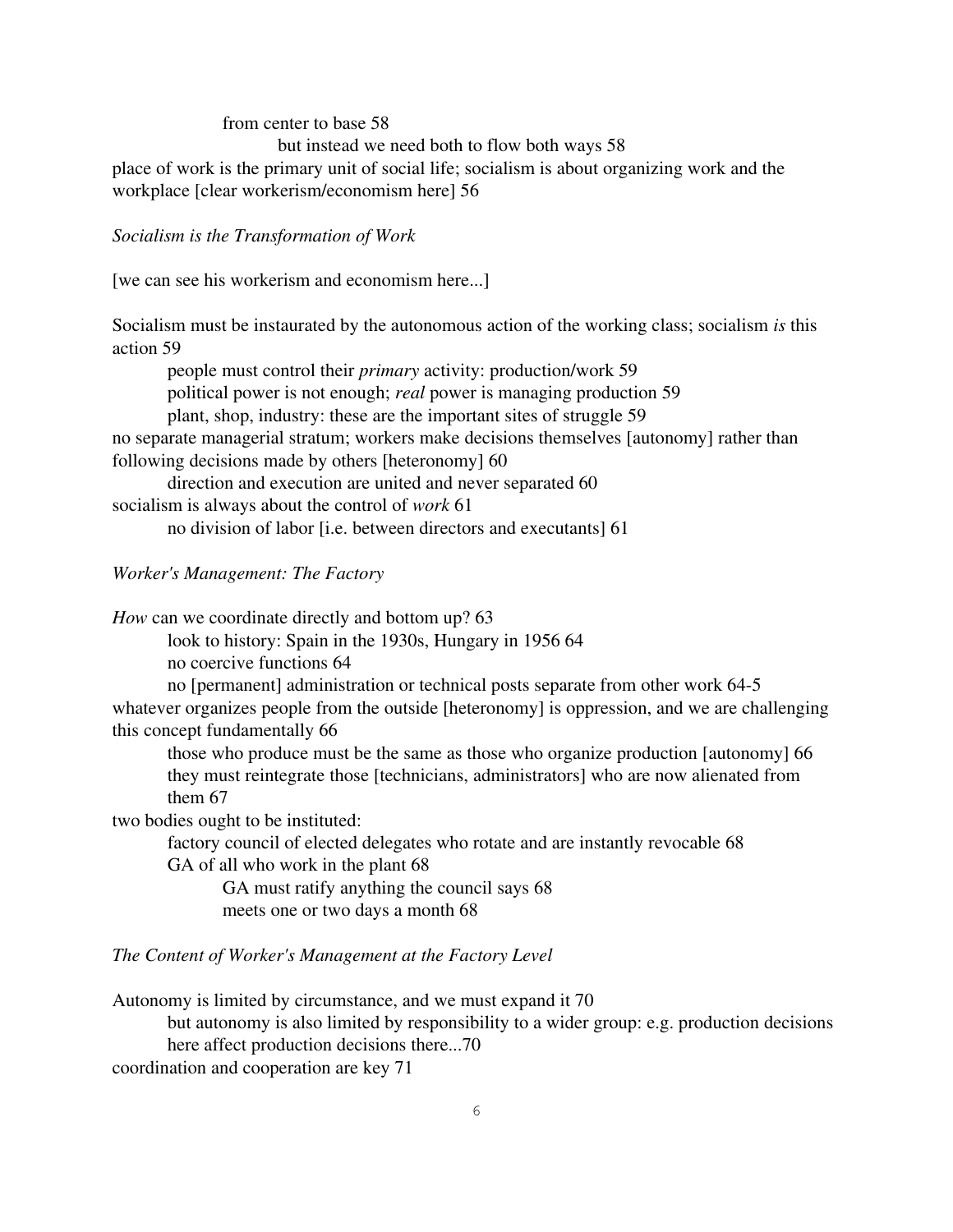horizontal: council to council; vertical smaller area to larger area 71 [there will be some measure of alienation here] producers dominating the work process 72 workers should rotate through the various areas, gain wide knowledge 73

#### *Simplification and Rationalization of General Economic Problems*

Producers themselves will manage production 74

there can be no universal objective laws for how to do this, or how to distribute surplus, etc. 74

participation will produce decisions-in-context 74

there should be a 'plan factory' for choosing targets, distributing surplus, etc. 75ff

it does not *decide* the plan, it studies proposed plans and informs people of the impacts 78 consumer sovereignty: implies a "real market" for goods 78

where the cost of a good is  $=$  to its labor value 79

money will be tied to labor value, remuneration to labor value added 79 equality in wages [to be refined by discussion] 80

what to produce, how much to produce, how much to reinvest, how much to consume... 81

participation de-alienates workers from these questions 82

a plurality of [economic] plans should be proposed, vetted by the plan factory, decided on by the people (majority vote in the GA of each enterprise) 83

### *The Management of the Economy*

There should be no specific management stratum, either at either the factory level or the wider levels 83

economic plans are working documents, gone over by the plan factory, but always ratified by the GAs 84

need to lose the idea of the need for increasing industrial growth 85 production is not all 85

### *The Management of Society*

There will be vertical organization: industrial councils that have delegates from each factory; a central organ that is the expression of workers' desire, rather than a dominator of it 86

- in each factory there is GA and the GA chooses a factory council 86 the factory councils then send delegates to a GA at the scale of society [I think] 86 that society-wide GA then elects a 'central council' which is called 'the government' 86 this network of GAs and councils is all that is left of the State in socialist society; it is the whole State and the only embodiment of power 86
- agriculture will have to be organized in this way as well 87 in rural communes 90 no imposition of change by the workers onto the peasants (as in USSR) 88 but the workers can require that the peasants organize themselves in this GA-council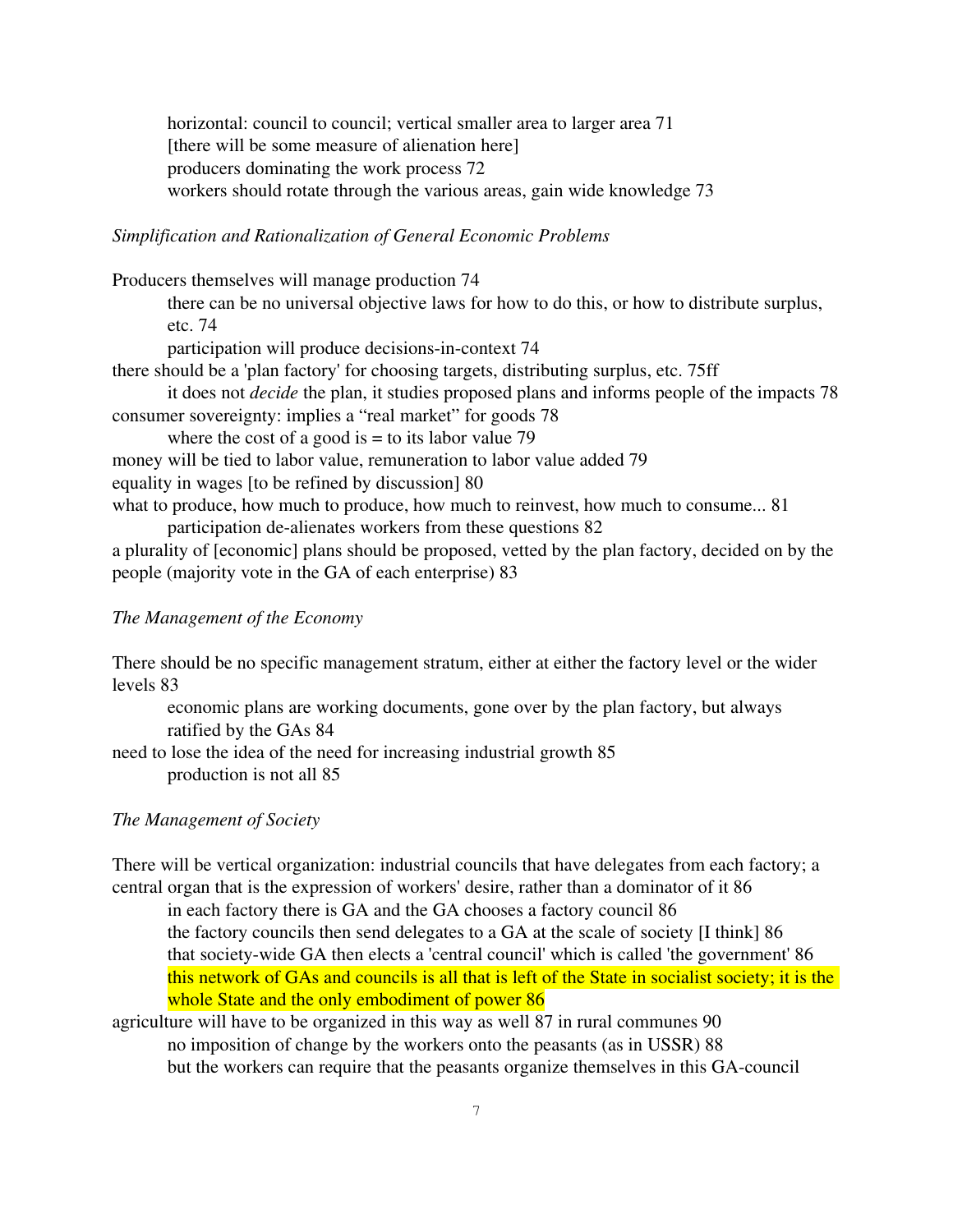structure [seems a strange privilege for the working class] 88 this-all is democratic self-management 89

the councils will manage all elements of social life 89 they are *federated* vertically 90



and again, there will be representation (the workers' council is the main form), it will just be much more grounded in workers' participation [strange not to say it is delegation, rather than representation] 91

regional federations of workers' councils 91

central bodies only make decisions that affect *all* 91

State cannot be above society, coercive, separating rulers and ruled 92

the key is to have all government functions taken over by industrial organization: workers' councils, etc. 93

army  $\rightarrow$  armed populace; courts  $\rightarrow$  rank-and-file bodies; government  $\rightarrow$  people as a whole organized by GAs, councils, central assembly of councils (which is a *central power*) 95

the latter must exist, the question is only how best to organize it so that it does not alienate and create specialized institutions, but is, instead, the *expression* of peoples' power 95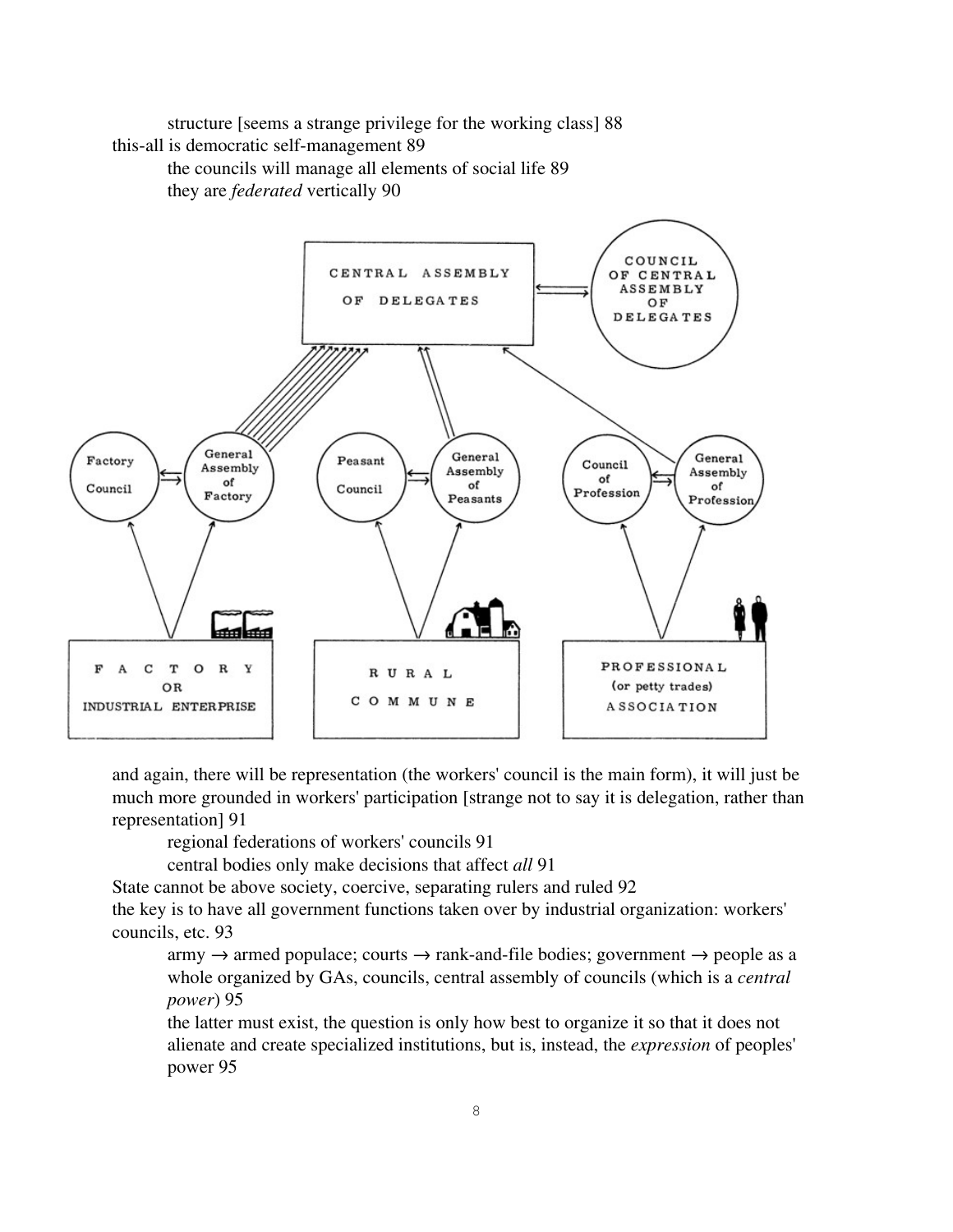central assembly of delegates is composed of delegates elected by GAs in the factories 95 delegates are always revocable, always continue to work [i.e. never a separate entity from workers themselves] 95

this central assembly then elects a few dozen revocable delegates to the central government council 95

central assembly must approve 96

the represented groups can at any time reassert their power 96 [very Locke here] the population is armed 96

the will to take one's affairs into one's own hands must be preserved 96

alienation and apathy are the result of the destruction of this will 96

political problems must be everyone's [common] problems 97

democracy is when politics and life are joined 97

it is not modern technique that alienates us, but capitalist technology 98

the key is to put technique in the service of democracy; information as well 98

he proposes a mix of direct (assemblies) and representative (councils with revocable delegates) democracy 98-9

GAs for the whole country (?) 99

remnants of the State (coercion) will exist; but there will no longer be a State in the sense that the central bodies will be under popular control 100

activity by people  $\rightarrow$  withering away of the state 100

parties would atrophy in real socialism, and the power of the councils (with their concern for the whole) would grow 101

'holding power' is the province of everyone together 102

a socialist party will be important initially: to make sure the GAs and the councils keep power 102

a kind of champion/steward of working class democracy 102 essential to the process of building socialism:

1) central assembly is sovereign; 2) proletariat is armed; 3) capitalist property is expropriated [by who/what?]; 4) equality of wages; 5) workers' management; 6) peasants too; 7) plan factory

[his vision is workerist, and it has remnants of the idea that we need a state/party that exists to manage and ensure the transition to socialism, and will then wither away, but this is a strong plea for self-management in 1957]

### 4 – Recommencing the Revolution (1964)

#### I. The End of Classical Marxism

The workers' movement is mostly lost today 106 bureaucratization, consumerism, apathy 107 new forms of struggle/thought are needed 107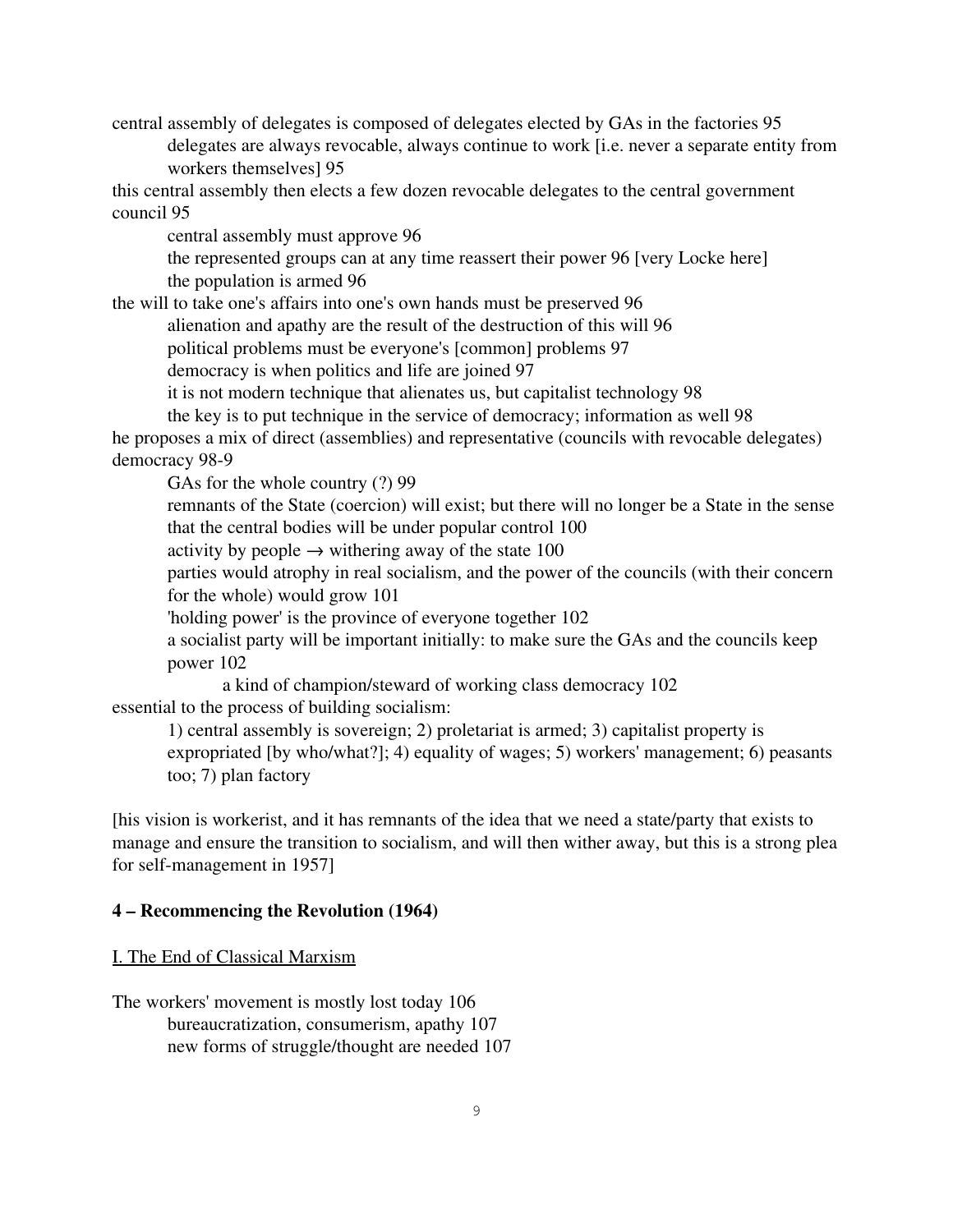and this renewal must be permanent 108

the main division today is between directors and executants 111

bureaucracy is the main force to struggle against 111

producers must control production/work; they must be autonomous 112

no closed/theological theory—we need open and evolving theory, albeit with provisional totalities 113

### II. Modern Bureaucratic Capitalism

Crises of overproduction are no longer important with bureaucratic capitalism 114 we must eliminate a separate ruling stratum (in USSR and the West both) 115

internal differentiation of the working class will be a problem for self-management 116

can unite through opposition to capitalism 117

there is a pyramid that differentiates the executants: the director-executant division is not simple  $117-8$ 

the State is, of its own accord, an agent of domination 119

bourgeois democracy is bureaucratized 119

ownership of the means of production is no longer key—what matters is if you are a director or an executant 121

the minority at the top of the bureaucracy is now who make the rules 121

[everyone else just executes these rules]

'the masses' must be conscious, active, aware, autonomous, mature – and that will constitute socialism 122

## III. The End of the Traditional Workers' Movement: A Balance Sheet

Parties and trade unions and the traditional workers movement 124

their leaders are part of the bureaucracy 124

a socialist party in power is the same thing as the current arrangement 125

parties and unions are dead as an instrument of working class struggle 125

big difference between wildcat strikes and strikes led from above 127

dead-end to extend demands (e.g. rights) within bourgeois pseudo-democracy  $126$ nationalization is nothing without worker control [which, if nationalization is done by the State, cannot be worker controlled] 126

corruption of the word 'communist' to mean member of the communist party (same for socialist) as opposed to: communist = belief in a society in which each gives according to his abilities and gets according to his needs 127

[I want him to define communism here as the same thing as socialism: worker control over economic production/distribution/consumption, meaning both communism and socialism are best understood as: democracy applied to the specific sphere of the economy]

actions against the unions: Hungarian Workers' Councils, shop stewards movement in Britain, wildcat strikes in US 128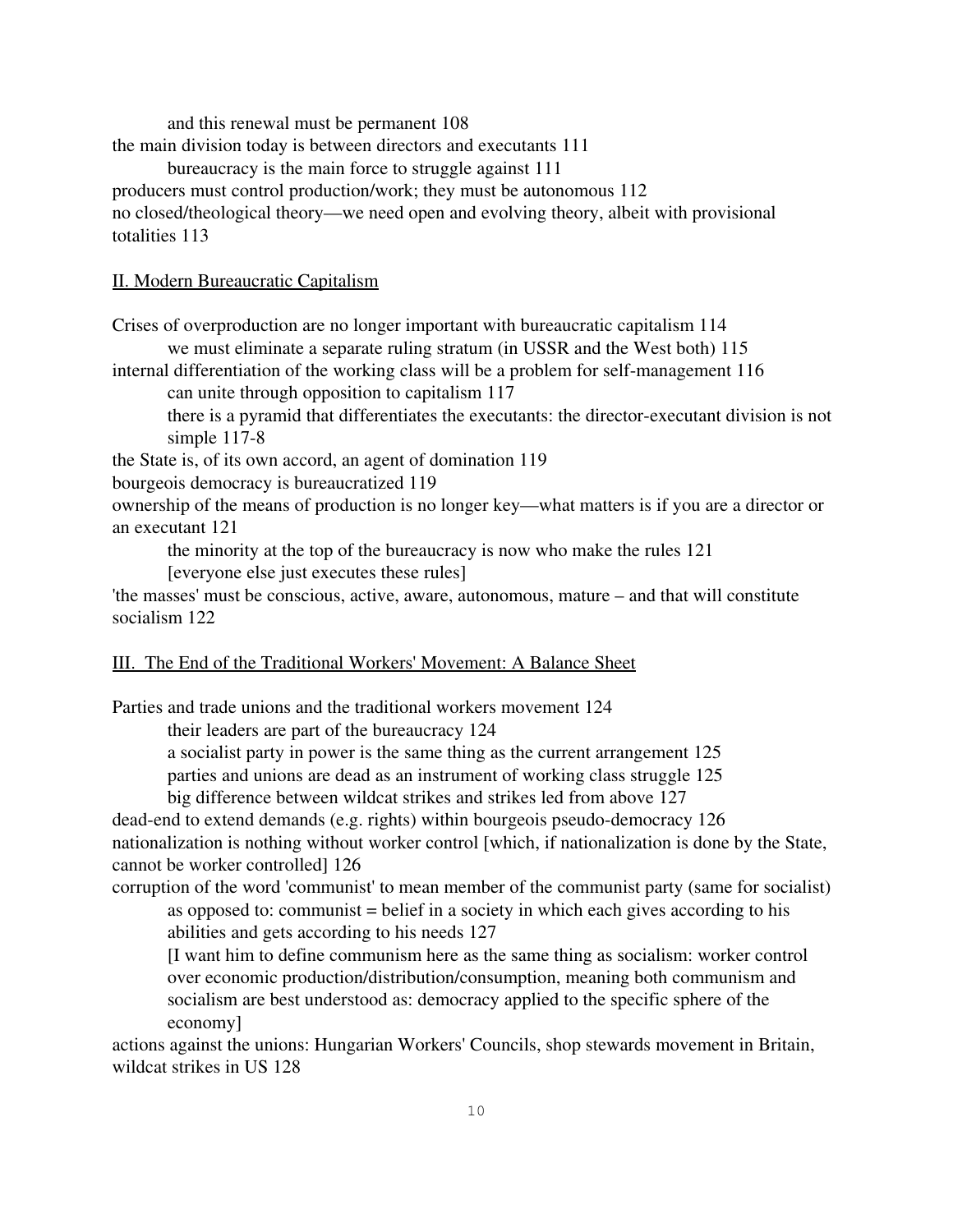these are a rupture, with capitalism, with bureaucratization, with the traditional workers movement 129

barbarism is malls, privatization, apathy, individualization, automatonization 129 be attentive to little revolts against bureaucratization and for autonomy 130

### IV. Elements for a New Orientation

Socialism is not nationalization, nor increasing industrial production 131

it is, instead, workers' management of production through GAs and workers' councils 131 [important development (1964):] this idea must expand to other aspects of life beyond work/factory; education, cities, family 131

we can't just denounce alienation/passivity, we have to celebrate autonomy/activity 132

the latter is always working away 132

jettison any remaining respect for hierarchy 133

deal with the strong differentiation in the working class 133

perhaps different positions/foci within the new society 133

what matters is not the results, but whether workers obtained the results themselves 134 [often phrased as: valuing means over ends]

the goal of the revolutionary movement is to develop people's initiative and autonomy [since the revolution is constituted by their coming to manage their affairs for themselves] 134

abolish capitalism, the bureaucracy, the director-executant division 134

solidarity with anti-colonial struggles; with students; with intellectuals; with service workers; with peasants 135

[for me, these would all be part of the same project, for democracy] 'accidents' [unexpected events] can trigger the masses' becoming-conscious, forging a will, entering into action 136

this conscious will to autonomy is what matters 136

[since, as we will learn later, all societies make their own SIS, but the autonomous society makes it consciously]

## 5 – Marxism and Revolutionary Theory (19641965)

#### Marxism: A Provisional Assessment

There is no "true" Marxism that excludes all others 139

we need to reject religious/sectarian thinking 141

Marxism is always embedded in history and practice 140

it must always be rethought in context 142

no orthodoxy!!! (i.e. no assumption that there is one True theory) 142 antiquity: political is dominant thought; now: economic is dominant 143 we need to always be rethinking the old categories of thought 144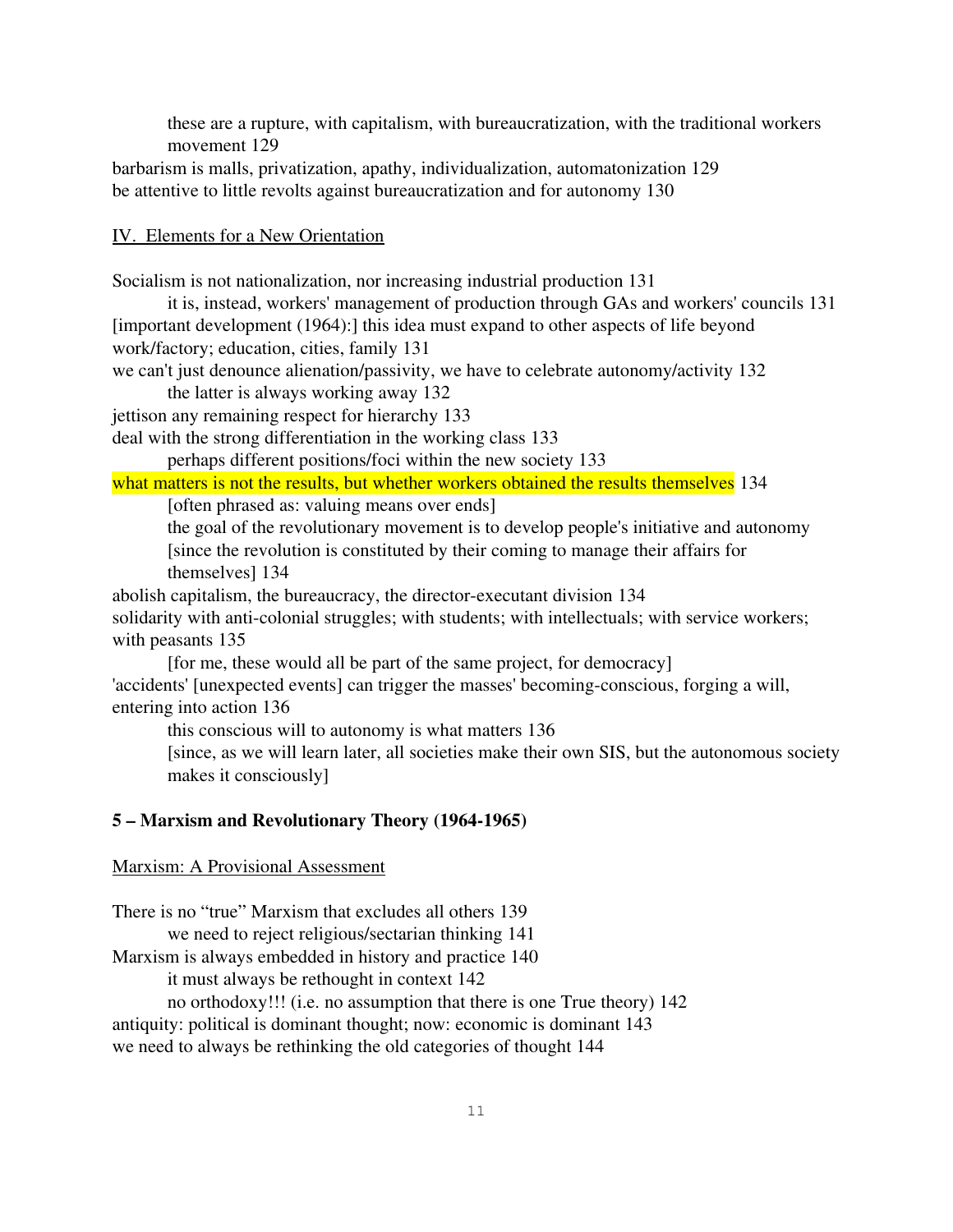Marxist categories as they stand cannot grasp what needs to be grasped 144

Theory and Revolutionary Project

Complete and definitive theory is a problem 146

the phantasy of Absolute knowledge goes back to Plato 146

forces us to choose between geometry and chaos 147

we have to rid ourselves of Plato and get more pragmatic 147

experiment in practice, technique that cannot be grounded in a foundation 148-9

so philosophy is not a search for Truth; it is a project to make ourselves [lots of FN here] 149

we cannot found the revolution on a complete theory [or on anything except our own will to govern ourselves] 149

politics belongs to the pragmatic, to experimentation, to "making/doing" – praxis 150

what is to be made/done is: the development of autonomy [among other things] 150 this is a beginning, not an end 150

an ongoing, conscious activity that always gives rise to new knowledge 151 the *subject* of praxis is also made through praxis 152

[revolutionary] politics is praxis that transforms society towards autonomy 152

but also transforms it *by means of* autonomous action 152

[autonomy as means *and* ends]

plan != project 152

while programs come and go, the project remains [suggesting there is a guiding ethic of some kind to the project] 153

we need to grasp present society as a totality (without Absolute theory) 154

[the haunting question here is: without absolute theory, where do we get our guiding value(s)?]

#### Roots of the Revolutionary Project

Veins of the possible exist in the present society (workers' self-management) 154 directors and executants is the main conflict; bureaucracy is the main structure 155

both are undone by workers' management, the method and the goal of the revolution 156 though we cannot have a total theory, we can understand what is going on in the economy 157 the fact that the workers don't participate in the decisions that shape production creates waste 159

workers management will be much more efficient 159

a sense here that there will be material plenty in socialism (because of this efficiency) 159 it would be a new kind of rationalization of the economy [from below] 160

a sense that workers' management can spread to other sectors of society 161

a sense of a guiding (but provisional) 'future situation', a kind of horizon, that we modify as we go toward it 162

whenever we are political, we are necessarily trying to change the whole of society 162 but this whole is an open one, not a self-contained and organismic one 164

totality isn't something that exists *a priori*, it is something we posit through politics; we totalize;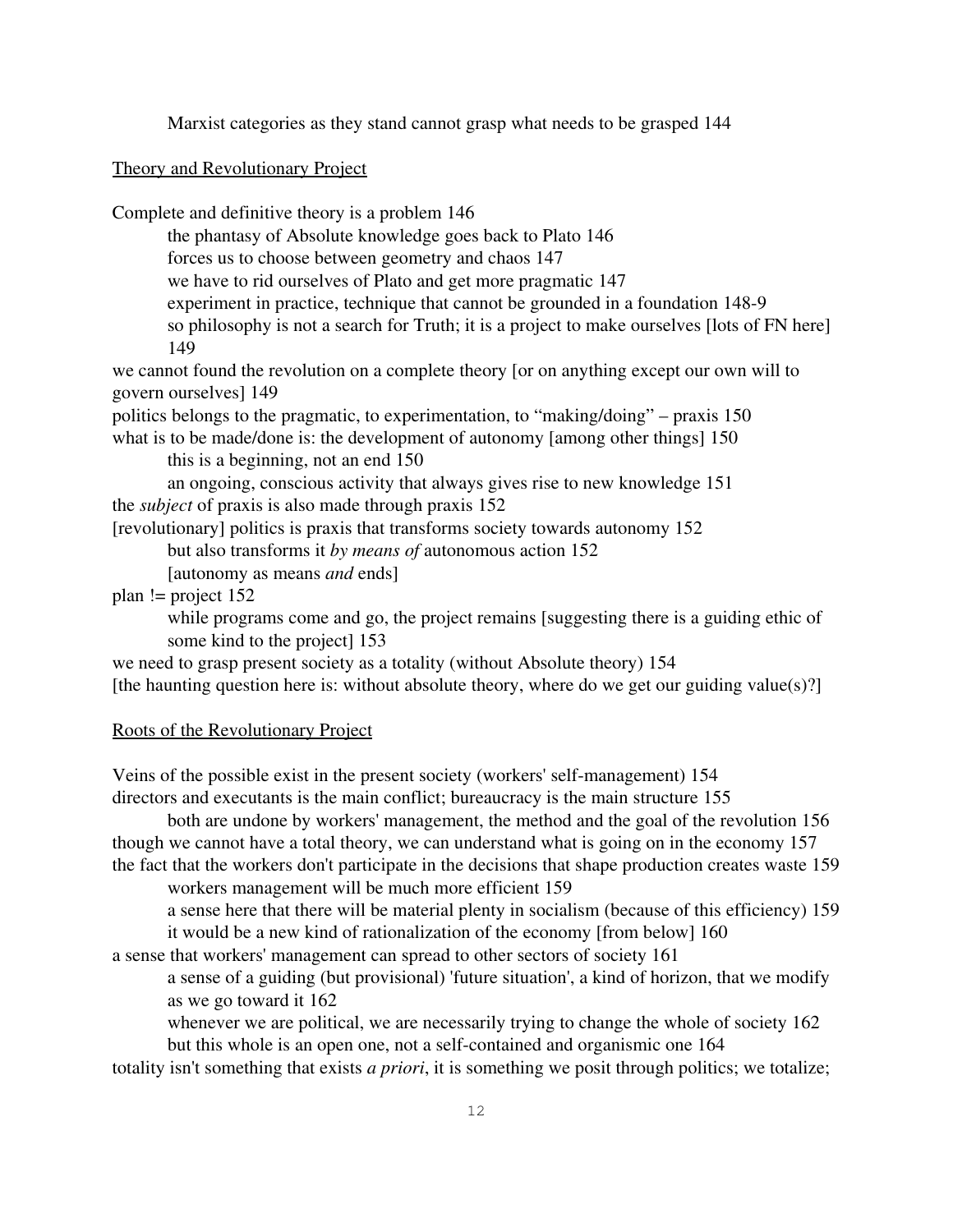we move toward totality 164

we cannot know this totality beforehand 165 we know the present society is broken; we resolve to improve it by taking action 166 we desire that our work be meaningful to us as creating beings 167 we desire to participate in decisions; together with others 167 [are these natural qualities?] my freedom begins where the other's freedom begins; I want the other to be free 167 this entails growing up; overcoming infantilization 168 not society as a paternal family, but a society of autonomous adults 169 power: not *pouvoir* but people returned to their *puissance* [not sure of his terms in the original, but the idea is there]169 socialist revolution is a project to exercise autonomy in order to enlarge it 170 not a utopia, but an awakening and a setting off down a path towards autonomy 170 this will be directed at the family as well 172 it is wrong to think socialism is merely the negation of capitalism a de-Legalization of rules; a re-immanentization 173 pay close attention to how people are *already* cooperating in work 175

we cannot say that autonomy is *absolutely* better than concentration camps, we can only

affirm/assert that it is, and work to bring it about 175

[i.e. there is no absolute ground on which we can establish autonomy as the 'correct' project – and the old Marxists who like to use that word tend to think of theory in this absolutist/Platonic way that he is rejecting... i.e. 'correct' = congruent with Marx's True idea]

history is a project, and we aspire to push it in the direction of autonomy, but we know it can have a wide range of outcomes 176

### Autonomy and Alienation

Autonomy at both the individual and the collective level 177

at the individual level it would mean management of the Id and the Ego, of desire and reason, into a subject 180

but not the "I think" subject 180

not the pure freedom of the fictive subject founded on exhaustive rationality [as in Kant], since it must always involve an irrational element 181

the effective subject is in the world 182

the Ego in question is active and lucid and *knows its desire*, and it knows itself to be rooted in society 182

at the social level it is about freedom *with others* 182

[ala Bakunin] one cannot want freedom without wanting it for everyone 183 it is a collective enterprise; intersubjectivity is central 183

the union and the tension of instituted society and instituting society 184 alienation is conditioned by (caused by) institutions (even in the absence of capitalism) 184-5

they take on an alienation of their own, they continue themselves, they put society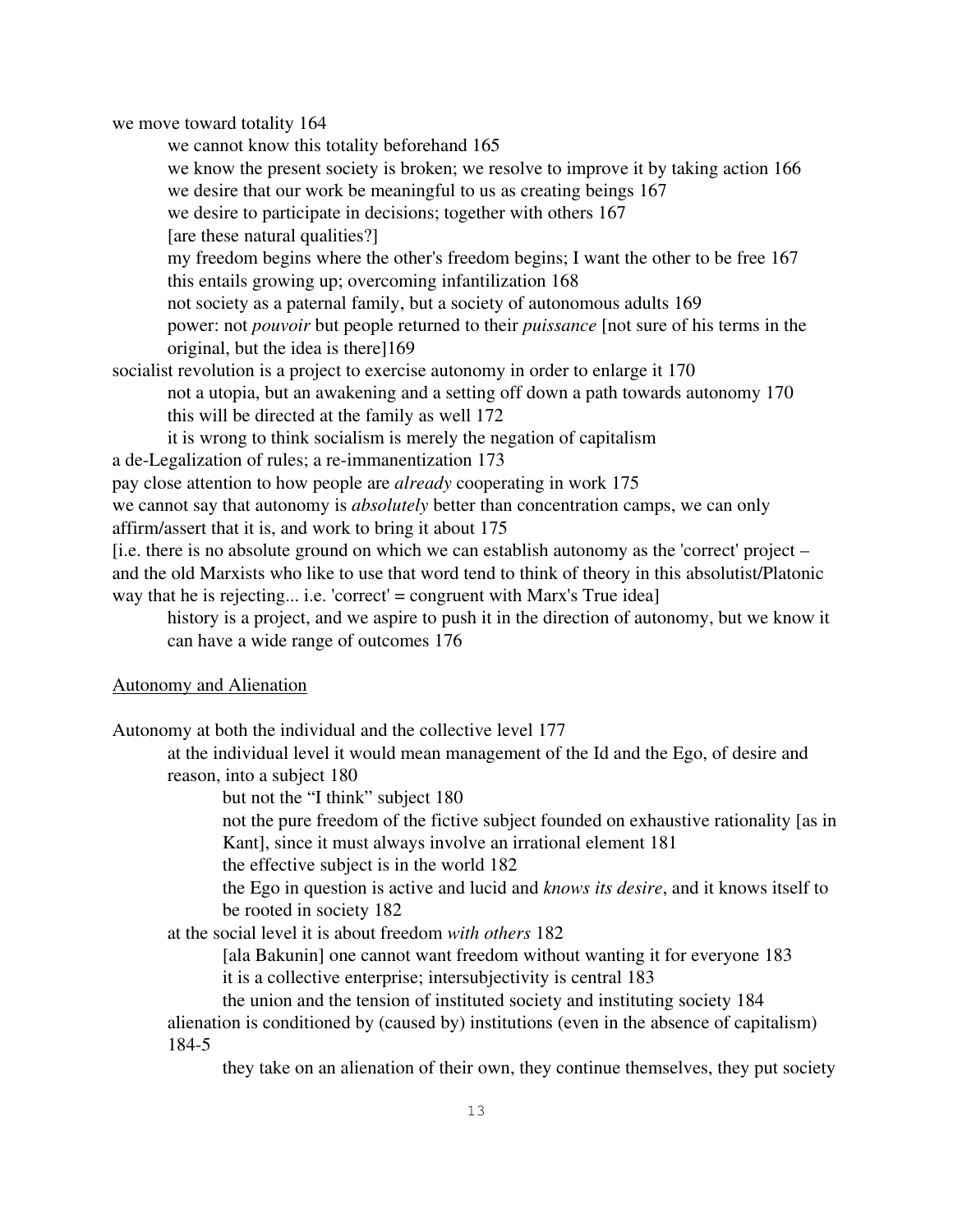into their service 185

communism is surpassing alienation 185

it will abolish classes; it will transform institutions such that they will be hard to recognize compared to their current form 186

it is *not* a society that is *totally* transparent to itself; in which all desires would spontaneously self-harmonize; a society that would realize its collective will without institutions – this is a fantasy 186

we will never even be transparent to ourselves, because the unconscious will always exist, and it will always be opaque 187

there is always a social that is *instituted*, but always also a social that is *instituting* 187

it must be instituted to be visible [there must be cosmos in the chaos] 187

our relation to the social cannot be dependence; it must be inherence—neither freedom nor alienation, the social is the ground on which both exist 187

revolutionary praxis goes beyond the possible, but not to a subject unmoored from history 188

we must be rooted in the social, we must have the Id 189

we must have institutions; but of course not in the sense of [archipolitics] 189 there is always a gap between society and institutions, and this is generative, life-giving [there is always chaos that shines through the window frame we build for it] 189

the existence of institutions != alienation; it matters how the relation between society and institution is structured 189

fn: since 1948, bureaucratization has been prominent, so workers' management becomes all the more central to revolution 191

## 6 – The Social Imaginary and the Institution (1975)

The Social-Historical

The question of what the right city is 197 the social-historical is the question of making/doing 198 refuse to shoehorn the historical process into an *a priori* frame, into a causal explanation, into the inevitable result of pre-existing forces 198

### Possible types of traditional responses

Don't reduce history to nature – or what is functional for the human animal 199 Don't reduce history to the logic of a given structure 200 history is, instead, the emergence of radical alterity 201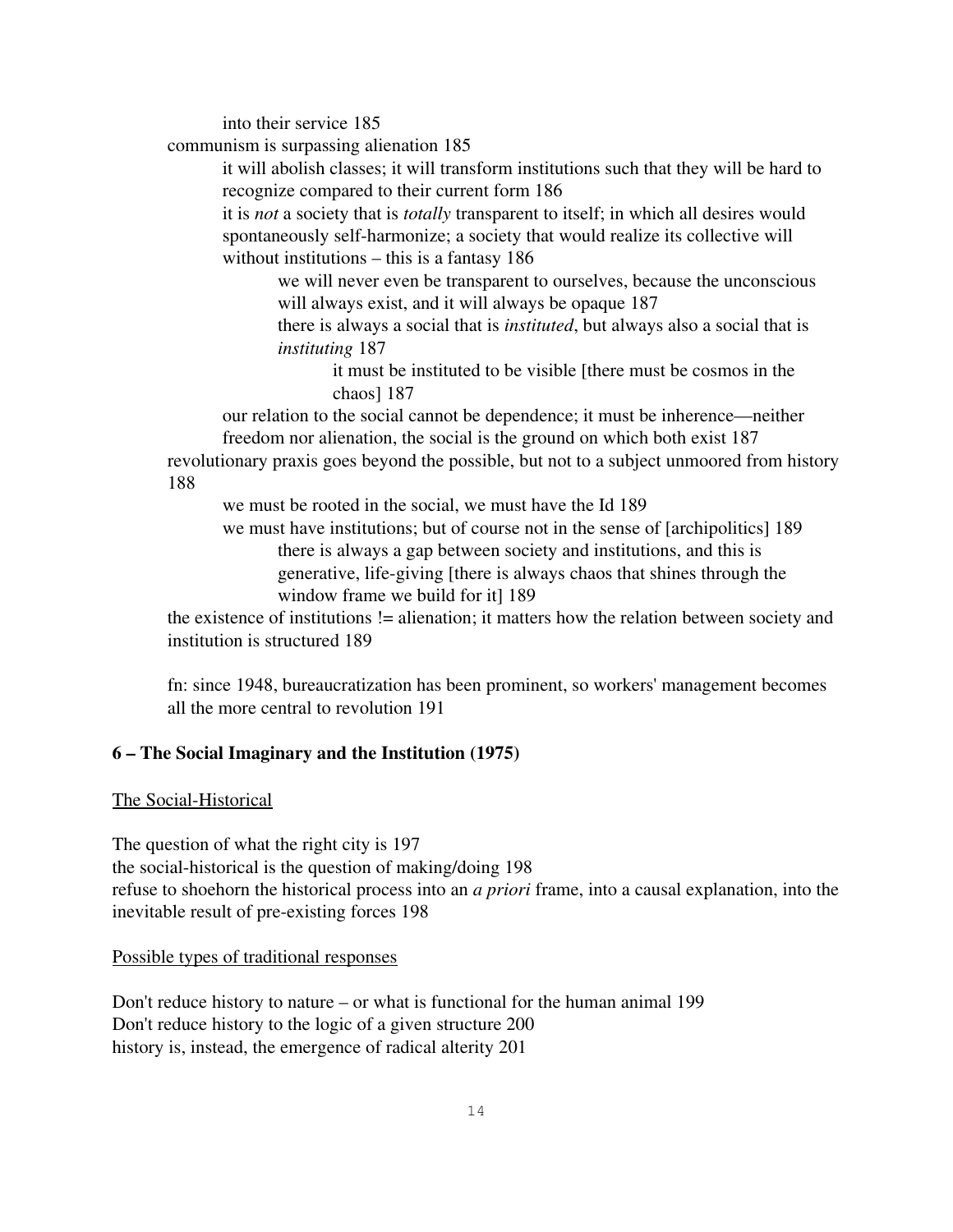history has no *telos*, no purpose 202 no end 203

determinacy is the wrong way to think [it is characteristic of the ensemblistic-identitary mode of thought that dominates our culture] 203

the imagination; the unconscious – produce new outcomes, change the givens, through making/doing 204

### Society and the Schemata of Coexistence

Society is an ensemble, but not a collection of individuals 206 society is not the collection of things that pre-exist it 207 individuals are already social 207

society is not a thing, a subject, an idea, an organism, nor is it a collection of these things 207 there are no economic, legal, or religious givens that pre-exist society 208 nor are these partial systems that function independently 209 *each society* constitutes anew these realms and their relations 209 each society self-institutes, it creates its own *eide* (Forms) 210 it is impossible to think this self-institution from inside the ensemblistic-identitary logic 210

we need to *not* think of society's elements as discrete elements of a set 211 we need to think of society instead as magma, which is not chaos, but organization belonging to a nonensemblizable diversity, as with the imaginary, or the Unconscious 2112

#### History and the Schemata of Succession

History is not the succession of discrete elements, each of which causes the other, as part of a pre-existing plan 212

the world does not start in eternal sameness and then morph into observed difference 212 history is not a pre-determined sequence, but the emergence of radical alterity/creation/novelty 214 society is incessantly transforming itself [to remain the "same," it has to actively reproduce its already-existing forms] 214

### 7 - The Social Regime in Russia (1978)

#### Prefatory Note (1985)

This was an attempt to account for the failure of the Russian bureaucracy to reform itself 219

#### Part I

The Russian regime is not 'socialist' 219 it is a class society: the bureaucracy and the rest 219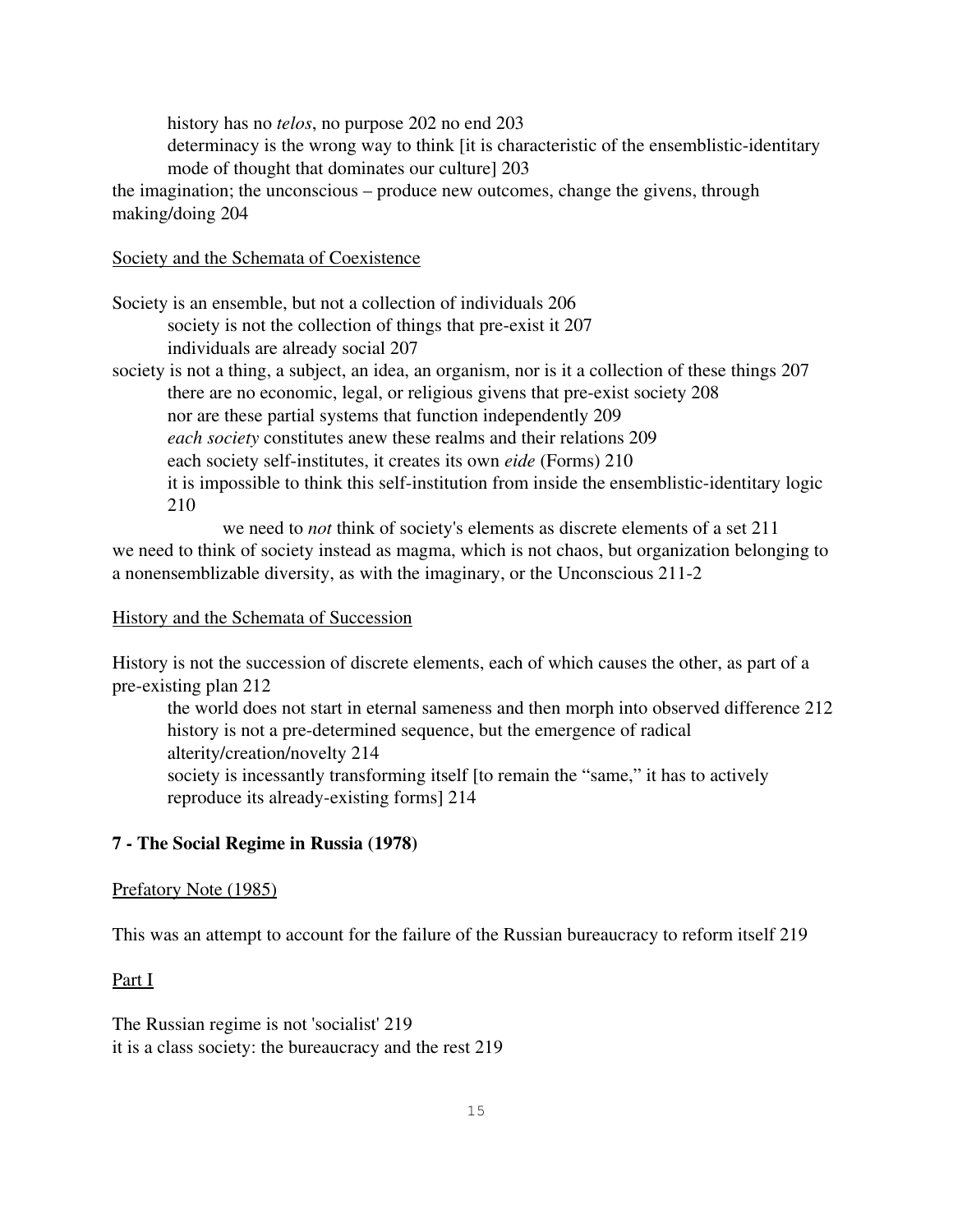directors and executants 220

the former are now the controllers of the means of production 220

capitalism's industrial model of production is still in place 221

the worker remains equally alienated from the means of labor and the product 221 *workers' independent organs* are crushed 222

executants are subjected to totalitarian control 222

in the West, at least the working class can struggle and achieve gains 222

in the USSR, the irrational bureaucracy is all there is 223

preventing workers from directing production is the key action of the bureaucracy 223 and yet they have to participate in production itself, to which they are central 223

director mislead executants and vice versa 224

reform can democratize to an extent, and must if the system is not to collapse, but it cannot allow workers to *direct* production [that is the bureaucracy's absolute limit, as D&G would say, the bureaucracy's *raison d'etre* is to direct] 224

this tension is endemic to the system 225

more generally, the people are excluded from information about public affairs 226 the USSR is an important part of the larger world system ['Empire,' as H&N would say] 227

## Part II

Each social regime institutes its particular form; in the USSR it is total bureaucratic capitalism; in the West it is fragmented bureaucratic capitalism [the SMP for HL] 227

contemporary Marxism is ill equipped to understand the USSR, they say it is the failed execution of a good plan 228

[they took the problem to be private ownership of the means of production per se (solved by nationalization) rather than the alienation and lack of control that that ownership produced (an alienation that is not at all solved by shifting control to the bureaucracy)]

socialism is not a necessary stage of history, it must be instituted by an active populace 229 socialism is direct self-government by people, the self-conscious self-institution of society [it seems socialism is thus = democracy] 229

capitalism has given rise to a bureaucratic stratum that makes decisions, manages, controls 230 separates management and production/workers 230

of course the magma has instituted the bureaucracy 231

Western industrial organization borrows from State and Army 231

the State then reiterates this organization; and extends its power in the USSR 232

trade unions adopt the bureaucratic model 232

the USSR's total bureaucratic capitalism is its own historical variation 233

but still, the domination of one group (those in power in the bureaucracy) over all of society 233

must always understand power [*pouvoir*?] to mean one group over others 234

but the domination of one group over all others is not given, it has to be *instaurated* 234 [CC definitely understands power as *pouvoir* here] 234

in USSR: essential alteration of the relation between civil society and State 235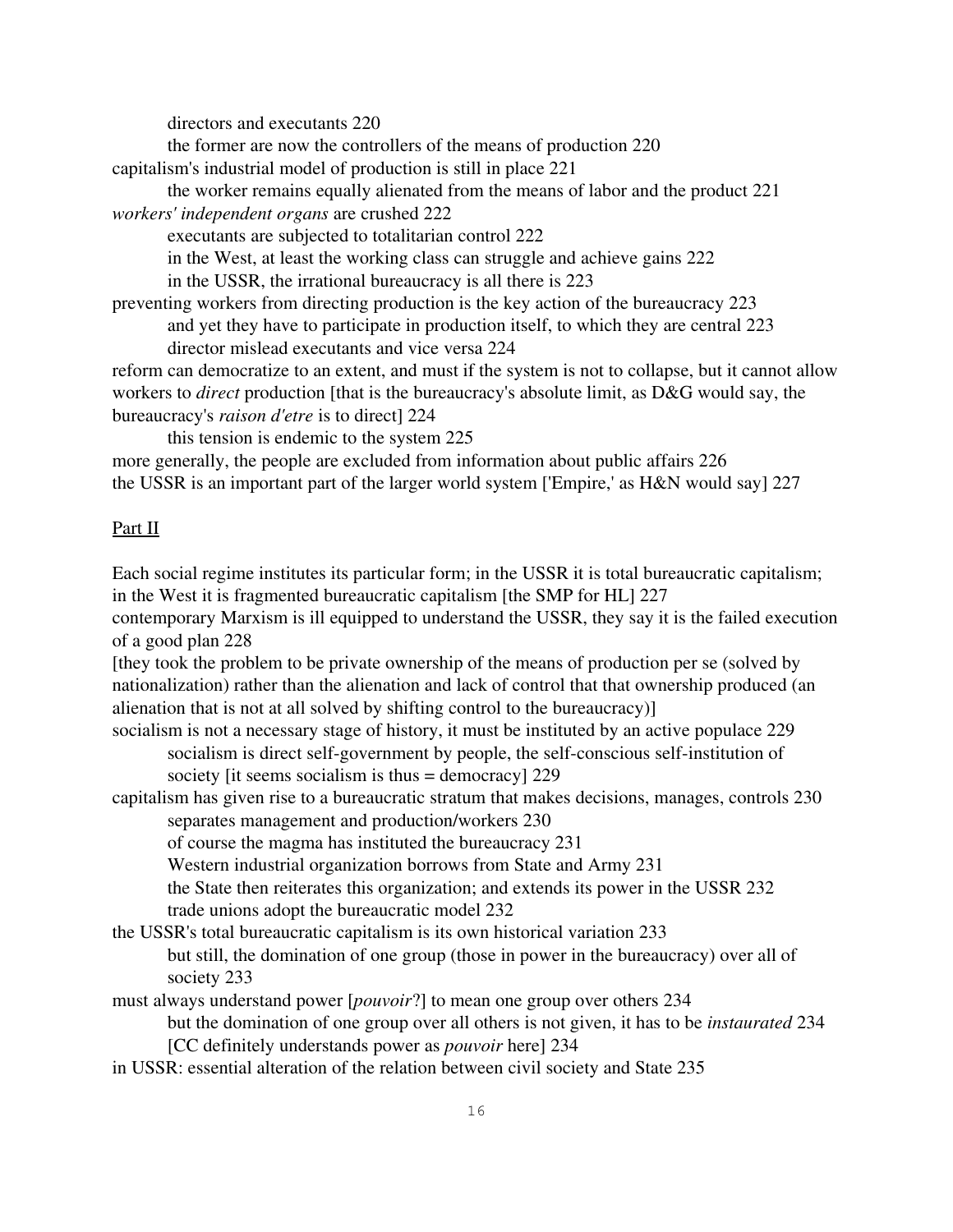in West: public/State-private/civil divide 235 USSR wipes out the divide; State sphere consumes all 235 the Party consumes the State; unifies the director class 235 pretends to be the whole when it is necessarily a part 236 rational mastery is key idea 236 unlimited expansion of the forces of production, development, dol 236 this idea fits the bureaucracy perfectly 237 everything must be rationalizable 237 [so, one would surmise, we have to counter this rationalism at the core of modernity, capitalism,

#### 8 From Ecology to Autonomy (1980)

Science/technique is not neutral 240

our dominant social imaginary (both in USSR and the West): unlimited expansion of rational mastery (and the forces of production) [over society, over nature] 240 why don't the dominated revolt? 241

it is *not* because they are repressed and manipulated 241

it is because the system produces assent to the system 241

Marx, bureaucracy, USSR, etc. as a necessary part of the project of autonomy

it is *not* just coercion 241

individuals are produced that make sense in the system; they are good at accepting authority 242

what is sacred and authoritative now is scientific knowledge/expertise/technique 242

we must debunk this "expertise"; and valorize the intelligence of people in general 243 there are no *natural* needs; all needs are socially constructed 244

capitalism creates particularly *economic* needs, puts them at the center, and then satisfies them 244

the collapse will come when capitalism can't meet the needs *it* has installed in people 245 the "need" for perpetual growth is only a fabrication of capitalism 245

the workers movement attacked the system of authority and pursued an autonomous society 246 the ecology movement has attacked this assumptions about "needs" 246

the need to "master" nature: true of both capitalism and Marxism 247

the ecology movement *does* tend toward the autonomy of society 247

it argues for a steady state instead of continual growth 248

and often envisions self-governed social units using locally renewable resources 248

it is not enough to seek *regulation* of environmental destruction, to achieve good outcomes for the environment 248-9

we must take control of the decisions that affect the environment 249

[means over ends again – particularly an issue w/r/t ecological destruction]

we must govern ourselves in relation to our environment 249

do we have the capacity? (of course); do we have the will? (not clear) 249 do we truly want to be our own masters? 249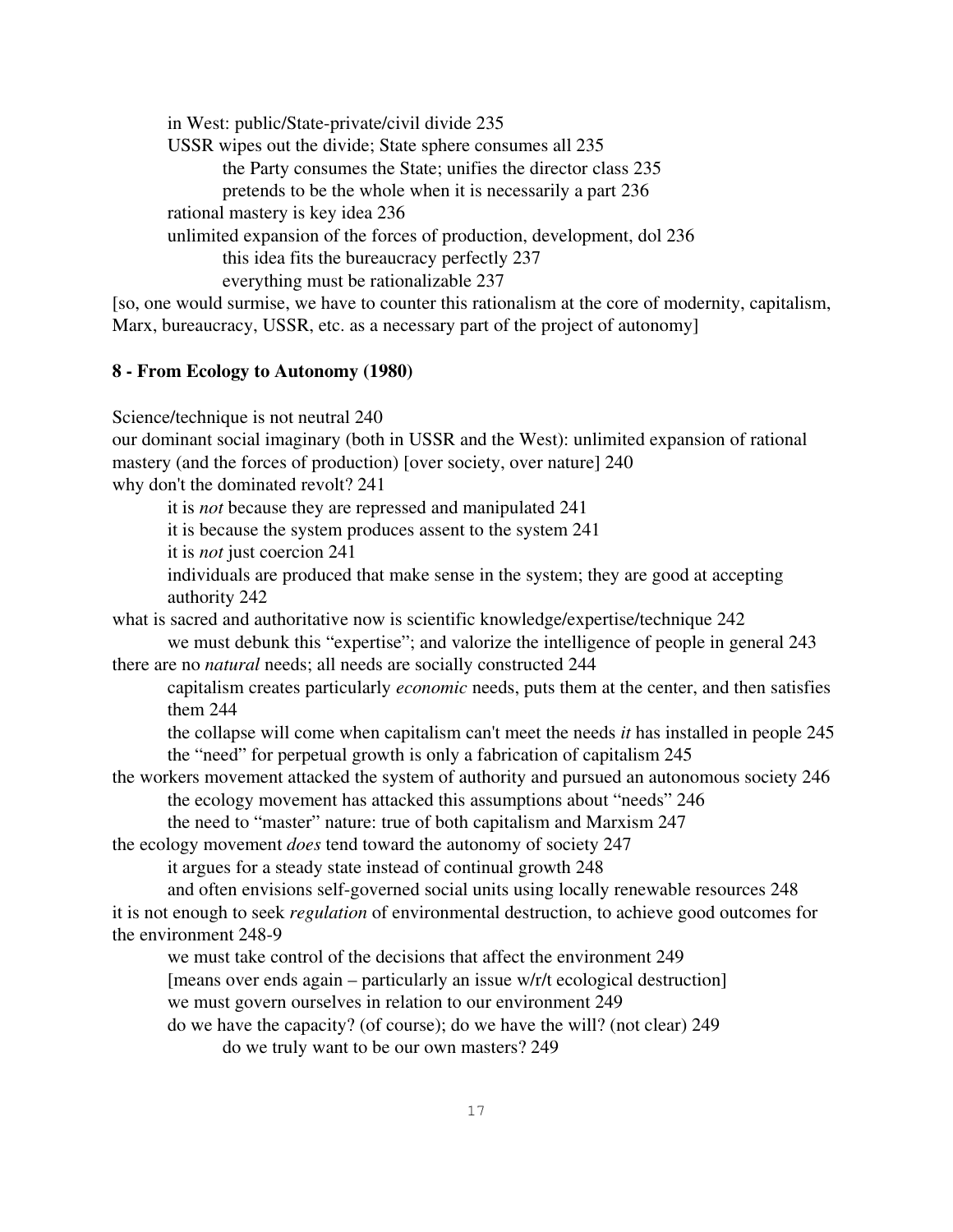autonomous society is not just management, government, institution; it is a whole new culture and way of life by which we expect and value different things [in which we are different beings] 250

are there signs of this emerging? Prefigurations? 250 how do we place limits on ourselves? 250 especially ecological limits 251 the limits have to come out of society itself [it must be immanent] 251 institutional creation must also come out of society itself [it must be immanent] 252

## 9 The Crisis of Western Societies (1982)

#### Prefatory Paragraph (1995)

USSR has collapsed, time to examine the West 253

#### The Decomposition of Leadership Mechanisms

Capitalist and Liberal institutions are resilient 254

after WWII, Western governments took on large role in managing economy 254 since 1974, they are overwhelmed; Keynesianism is lost 255 States no longer are in control of their economies (e.g. monetary policy) 256 the liberal, or soft, bureaucratic apparatus needs a leader/chief that the people can applaud 257

#### The Evanescence of Social and Political Conflict

Disappearance of movements, and so electoral party politics are all that's left 258 unions are just bureaucratized sectoral lobbies 258 the various movements—women, ecology, youth, ethnic—are minoritarian and have failed to articulate themselves in universal terms 258 they have not "assumed a positive political project" 258 political society is fragmented 259 [quite unhelpful here, esp. for 1982!]

#### Education, Culture, Values

Traditional family in crisis 259

the push of the youth for greater autonomy is a germ 259 need to disaggregate the educational system as well 259

it is just a contract now: diploma for profession 260 no values in society other than income/standard of living 260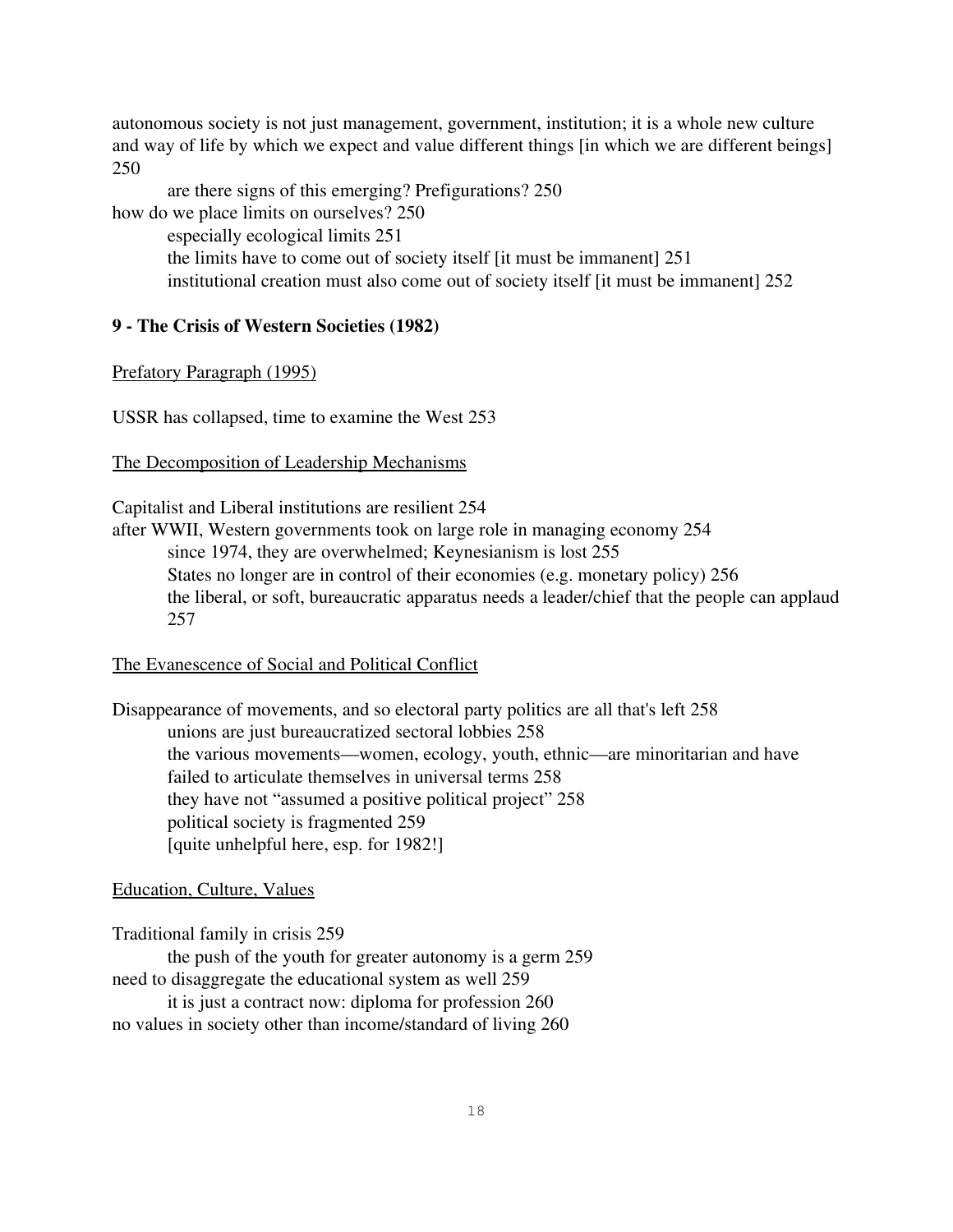#### The Collapse of Society's Self-Representation

Society needs to posit itself as something so that it can hold together, and create a will to be of *this* society 261

each individual has to bear this society, they have to be fashioned by its institutions, they have to acquire their meaning by reference to the society 261

but if this society can't represent itself, can't articulate its values [then both it and the individual are lost—think of Thatcher: there is no such thing as society...privatization all the way down to the individuals] 262

the current society does not *want* itself as a society; it cannot affirm itself 263

it posits progress as the quantitative increase of what exists [toward liberal capitalism at the end of history], rather than as a qualitative shift into a new way of life, a new idea of value 264

liberal capitalism is seen as the *telos* of humanity, but it lacks meaning 265

### 10 – The Greek Polis and the Creation of Democracy (1983)

[these ideas were first propounded by CC at a seminar led by Habermas]

What can we take from Greek democracy? 267

the self-aware judgment of one's own institutions [i.e. autonomy] was first invented here 267

interest in the other 268

ability to critically examine one's institutions 268

this is part of the democratic movement 268

Greece is where democracy and philosophy are created 269

Greece is a germ, not a model 269

what it did, for the first time, was to understand that social-historical forms (laws, institutions, norms, meanings, identities) are not given/determined, that society institutes itself 269

but rationality is not the core of this process; it is not what humans share in common; creative imagination is 270

truth is not falsifiable, it is an ongoing *agon* to decide on one idea or another 270 how then can and do we judge and choose together? This is key now, because we now see history as the product of judging and choosing, not of determinacy; that means there is no foundation 271

Greece is a kernel because they understood there is no foundation, and so they *practiced* 

judging and choosing, because they got that society was self-instituted 271 this realization [that there is no foundation] was true of the enlightenment too, and it led to both good and bad outcomes [both our Gods *and* monsters were unleashed] 272 judging and choosing is a *collective* activity; deliberation about laws; and about 'what is

justice/the good city' 272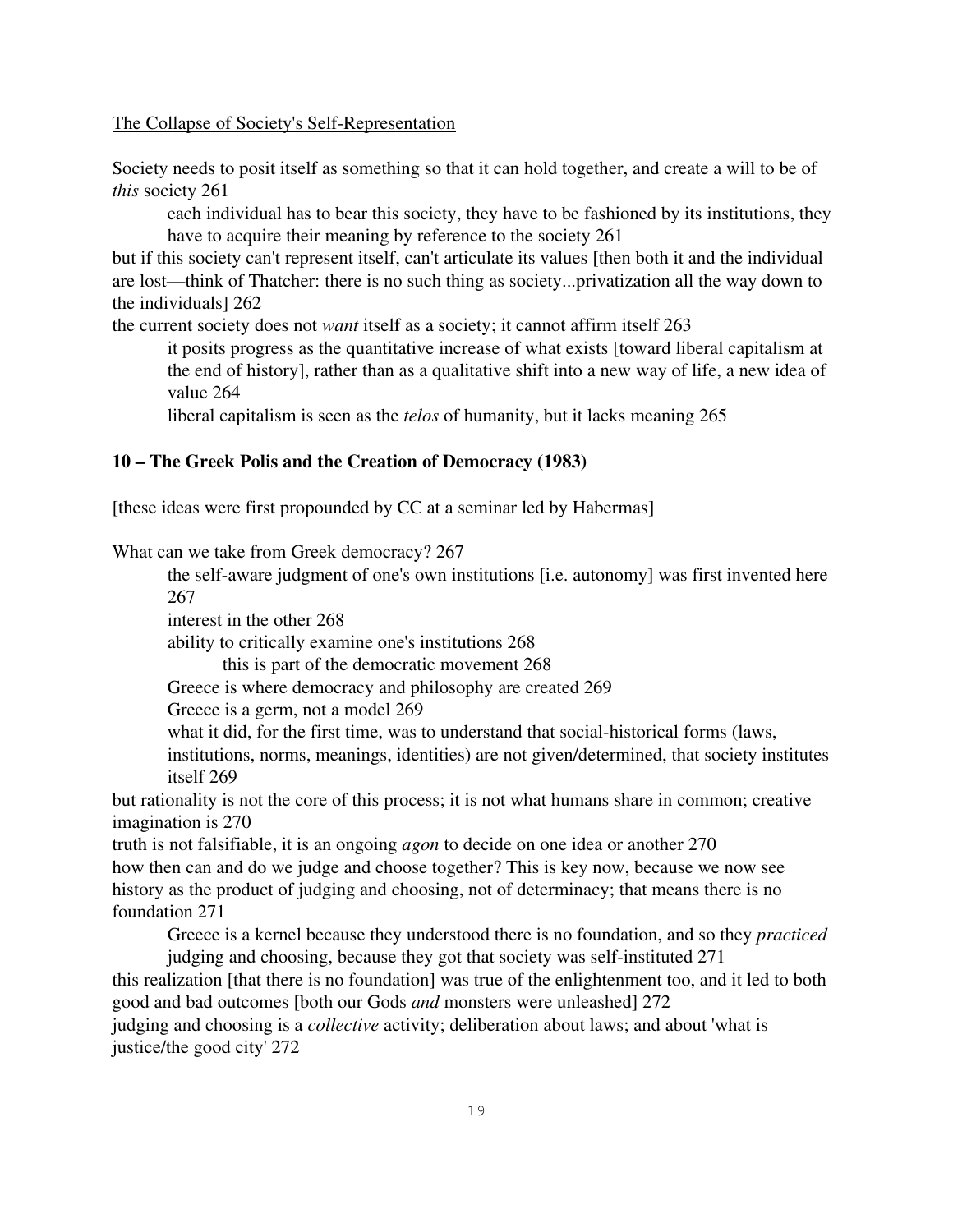cosmos is created, *by us*, out of chaos; we can't change chaos, but we can/do change cosmos 273 we must make cosmos, but can never be *total* cosmos 274

thus there is always a place for political action, for deciding/choosing 274

in democracy, all citizens are presumed to be part of this process of political creation 274 Plato postulated that there exists in the world a total perfect cosmos [Ranciere calls this Plato's

archipolitics]; this idea has plagued political philosophy, and it was true of Marxism as well 274 the idea institutes a heteronomy, because we don't get to decide what that order is, if it is eternal and perfect 274

but despite this bad idea, at certain points Greek society saw itself as engaging in a permanent self-instituting process, and *this* is the germ we need to take from them 274

*that* idea is autonomy: we institute our own society 275

who is the auto? The community of citizens 275

they are self-legislating, self-judging, self-governing as equals, participating actively 275 the *ekklesia* is the assembly of the people, and it is sovereign 276

all citizens have the right and duty to speak there 276

the *boule* is the council that assists the *ekklesia* 276

this is direct democracy, no representatives 276

Paris commune, workers councils, soviets – the sovereign body is the totality of those concerned; delegates exist, but they are subject to constant monitoring and recall 276 representation is alien to democracy, obviously, because permanent representatives alienate power from the body of citizens to the body of representatives 276

decisions are made *by citizens*, not by experts 277

the *ekklesia* should listen to experts on the subject of their *techne* (they are 'technicians'), but the citizens are the experts in public affairs, and *they* should decide 277

the user is the best judge of the expert's advice; the user of the *polis* is the best judge of experts' proposals 277

currently, we think only experts can judge experts  $\rightarrow$  bureaucracy 277

*polis* is not a State 277

*kratos* = sheer force 277

politeia  $!=$  State, it  $=$  the institution of the community

the Greek would not have been able to understand the concept of the State as separated out from the body of citizens 278

the distinction is not between State and population, it is between body of citizens and actual people [seems to retain a 'body politic' idea here] 278

in the Greek *polis* there was no State, no State apparatus, no permanent bureaucracy 278 magistrates were chosen by lot; and they were beholden to the *ekklesia* 278

citizens are both citizens and private people, but *as citizens* they think in terms of the

common good – the model is *not* an *agon* among rival private (economic) interests 279 the political is a *public* affair, takes place in a *public* space (free discussion in the *agora*, formal discussion in the *ekklesia*) 280

it is not about having a right to do x, it is about actually doing x 281 participation educates a citizen, and he becomes better at it 281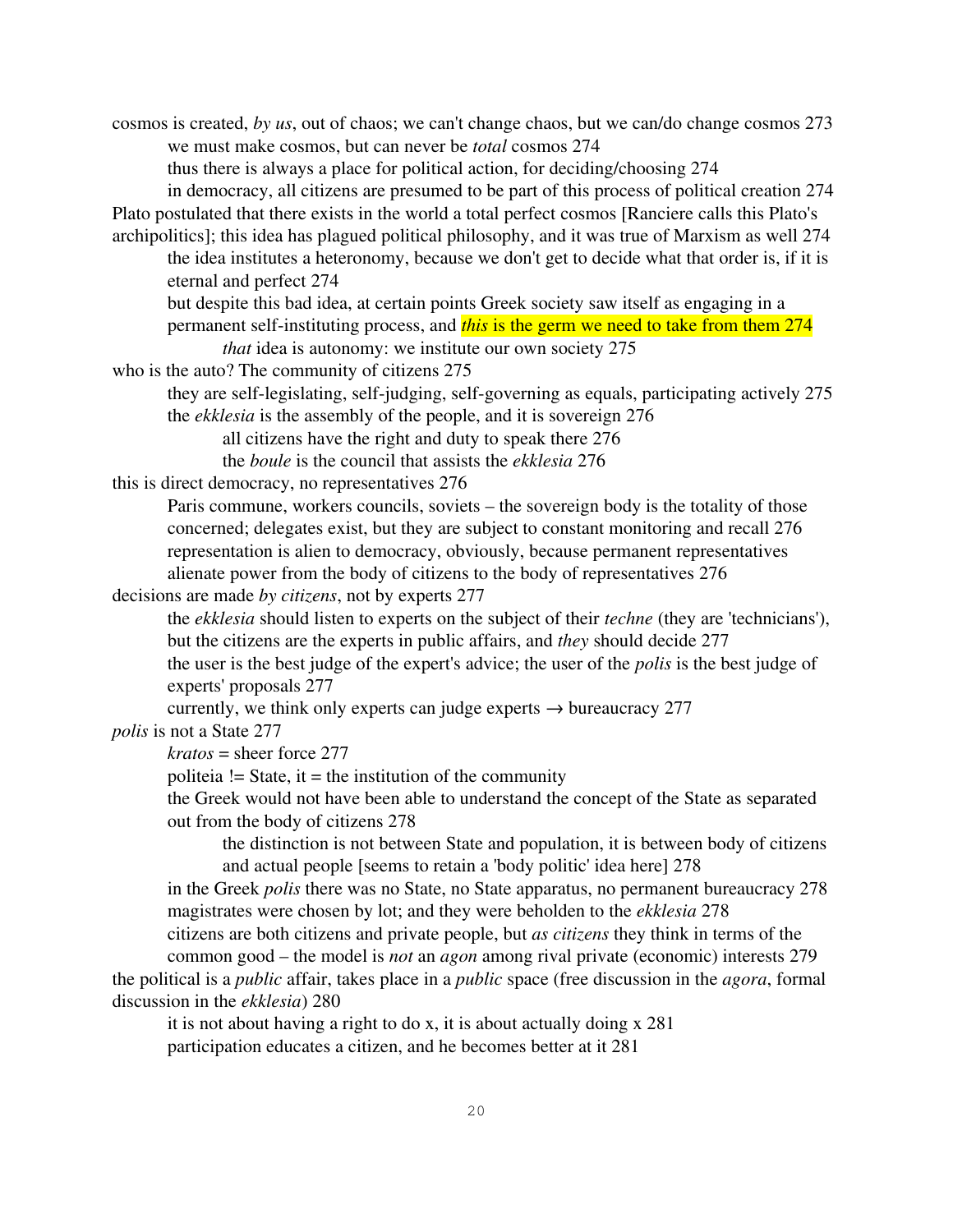public time: the past is not burden, but context in which we are constantly remaking our institutions 281

limits of autonomy – there is no foundation, there is only our will 281-2

autonomy requires this assumption 282

so we are only limited by what we choose to define as justice – we *can* do anything, but we *shouldn't* do anything 282

nothing can protect us from "folly or suicide"...except *us* – *we* are the foundation 282 anyone can propose anything, but the *ekklesia* must judge it, and must judge all laws as well 283

no professional judges – the people must judge (i.e. rethink/interpret existing law) 284 tragedy: shows us that being is chaos, that there is no order, really, that we are not in charge in the big sense 284

we build cities, and institutions 285, and laws 286

but there is nothing to guarantee we are doing this right; we can only surmise that we are wiser together, that the more common a decision is, the more likely it is to be a good one...this, he says, is "the fundamental maxim of democratic politics" 286

what is it we are trying to do with our self-institution? Autonomy is an end in itself, but it is not *just* that, we want autonomy also in order to be able *to make/do* 286

to act together politically, to decide in common, to thrive in the agora 286-7 Pericles' funeral speech is a great work of political thought that offers a substantive conception of democracy 287

it is the love of beauty and wisdom and the desire to *act* to bring it about 288 the object of the institution of the polis is the creation of the [full] human being, the citizen, who loves and practices beauty, wisdom, and the common good, for whom art and philosophy are ways of life 288

the Greeks never stopped asking why we institute society, what we were trying to achieve in doing so, which is to produce the citizens above 288

false dilemmas: individual/society or civil society/State 288

## 11 – The Logic of Magmas and the Question of Autonomy (1983)

[this was a talk delivered at a seminar in 1981 on 'self-organization' (*auto-organization*)]

Inconsistent multiplicities vs. sets [imaginary/magmatic logic vs. ensemblistic-identitary logic] 290

he favors the former

against reducing society to rational-functional determinations 291

the social-historical and the psychical sphere are connected and independent 291 ensemblistic-identitary logic: determinate thinking, finite sets 291, categorical distinctions, separate, discrete units/objects/elements 292, identity is possible, non-contradiction is mandatory, well-ordered relations, class of things  $==$  property of the members of that class 294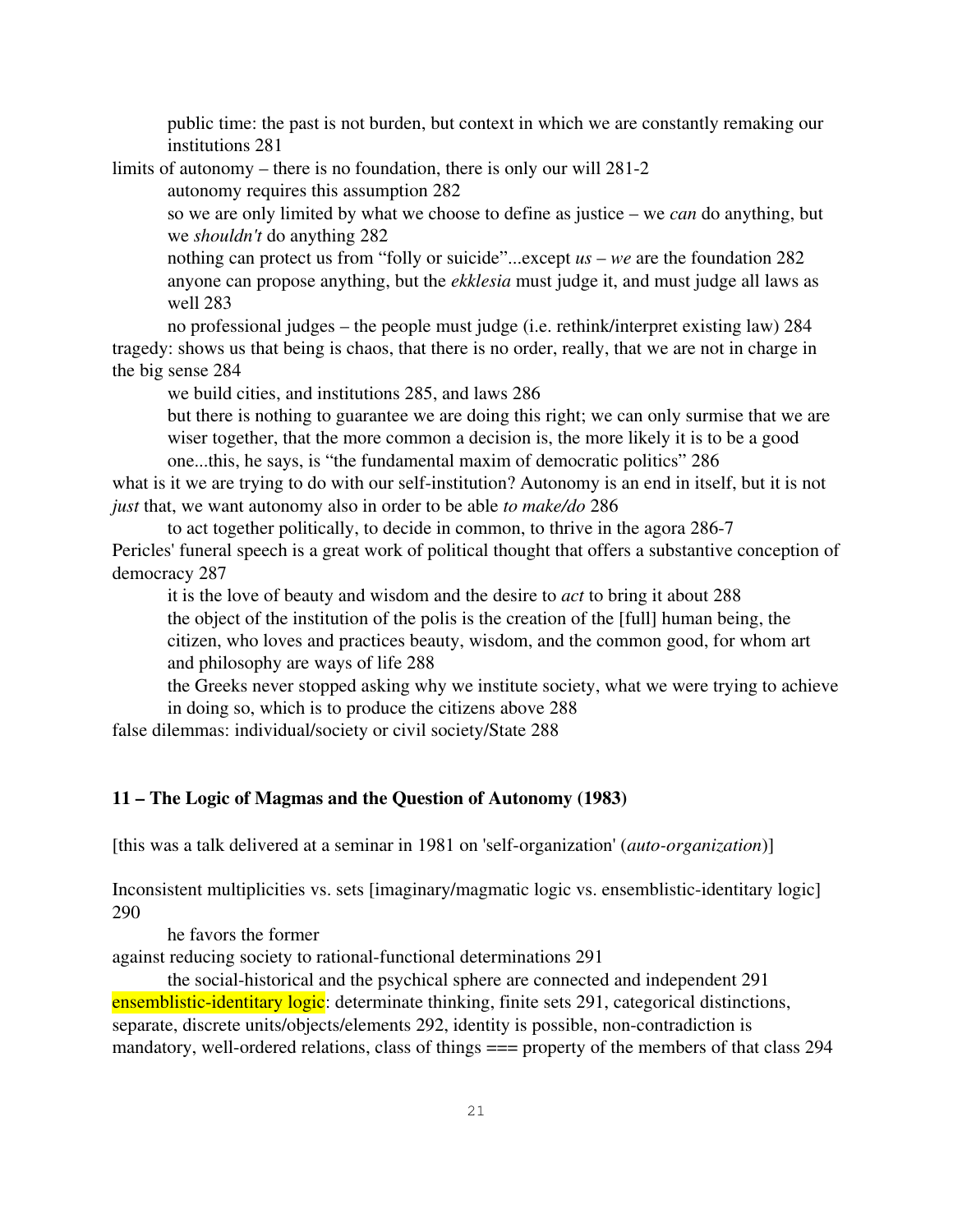these elements are posited *a priori*, and assumed to be operating to change the socialhistorical 293

 $x == x$  takes the two to be identical when they are not and can never be (there are two *different* x's on the page) 294

a world of rules is created that 'perfectly' orders things and relations among things, but these rules are made up, they are not the actual rules the world operates by 295

but it is precisely in this act of making up these rules that we can see proof of the radical imaginary at work 295

Hegel is a proponent of this logic; Plato too; all of philosophy is fixated on determinacy, and posits the indeterminate as existing but inferior 295

[e.g. the Forms are complete determinacy] 296

#### **Magmas**

Magmas transgress ensemblitic-identitary logic 296

magma: that from which one can extract an indefinite number of ensemblist organizations that can never be reassembled 297

inexhaustible, indeterminate, impossible to separate into discrete units (i.e. every unit is contaminated with every other with which it is associated) 298

what is magmatic is what is *not* ensemblistic-identitary in its mode of being and mode of organization 298

what cannot be accounted for in an ensemblistic-identitary account (what is a remainder in that account) is magmatic 300

magmas are irreducible 300

deterministic/probabilistic is not an important distinction, both are ensemblistic-identitary 300

Einstein: the impossibility of separating out elementary phenomena 301 mud, instead of a grid 301

he is all in favor of Einstein muddying the waters of physics 302

*it is only in the mud (the magma), amidst the indeterminate, that we can see what has been (partly) done, and what has not, and thus know how to initiate something new* 303

this mud is where the radical imaginary operates 303

significations that cannot be set into classes, those are magmatic significations 304 yet of course we cannot speak without using ensembistic-identitary operators 305 radical imagining is the positing something that is not, *ex nihilo*, and connecting it to

other things 305

the imaginary institution of society [often shorthanded as IIS] is the constitution

of arbitrary points of view, and then making relations among these 305 we need to try to operate in the imaginary domain rather than the ensemblistic-identitary domain 306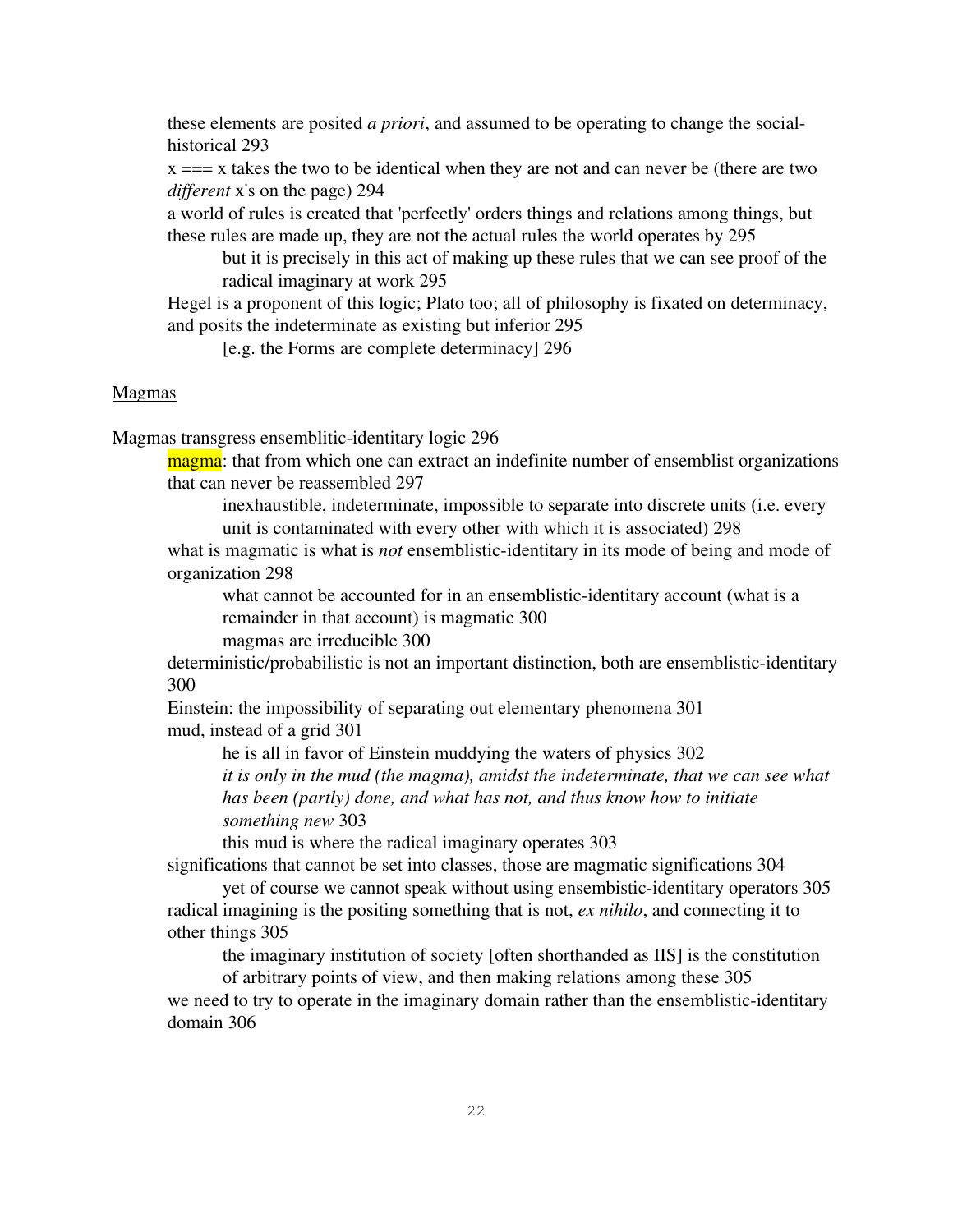### Power of the Ensemblistic-Identitary Logic

We organize our world by means of classes, properties, relations 306 an absolutely disordered universe is unthinkable 306 ensemblistic-identitary logic expresses a functional-instrumental necessity to the way things are in society 307 but the philosophical turn to ensemblistic-identitary logic, and a rational political philosophy, since Plato, is not necessary and can be other

### Ontological Theses

The not-fully-determined, chaos, abyss, groundlessness – on which we impose an ensemblisticidentitary logic 307

there is no archipolitics: no state of being is fixed, eternal [we can always return to the magma and begin again] 308

#### Questions about the Living Being

Autonomy is when a living being is the aware author of its own law, and instaurates a new relation with that law; it knows that it made the law, and it knows that it can modify the law 308

he prefers 'self-constitution' to 'self organization' – the latter is not radical enough [it only has us organizing what already exists, not creating what exists in the first place] 309 automaton (Aristotle) is that which has within it the principle of movement 309 an autonomous being is self-constituting, and posits its own significations, constitutes its own domain of classes, properties, and relations [i.e. in the ensemblistic-identitary mode, but it is conscious that it is doing so] 309

all existing things can be reconstituted other than how they are, i.e. none have an *eidos*, a Form that is unchanging 310

#### The Question of Social and Individual Autonomy

Autonomy is to challenge received truths 310

most societies have been heteronomous 311

it was a radical rupture (Ancient Greece, enlightenment Europe) for a society to put into question its own institutions, significations, and laws; for it to undertake to consciously alter itself 311

in autonomy, we reject the ensemblistic-identitary idea that the initial conditions of our society are necessary 312

Plato wanted to find that political rationality that was *the* political rationality, and have politics come to an end 312

the project for an autonomous society must break Plato's (and the ensemblisticidentitary's) grip on our imaginations 312

what is [the strata] permits us to act and create [experiment with lines of flight] but it dictates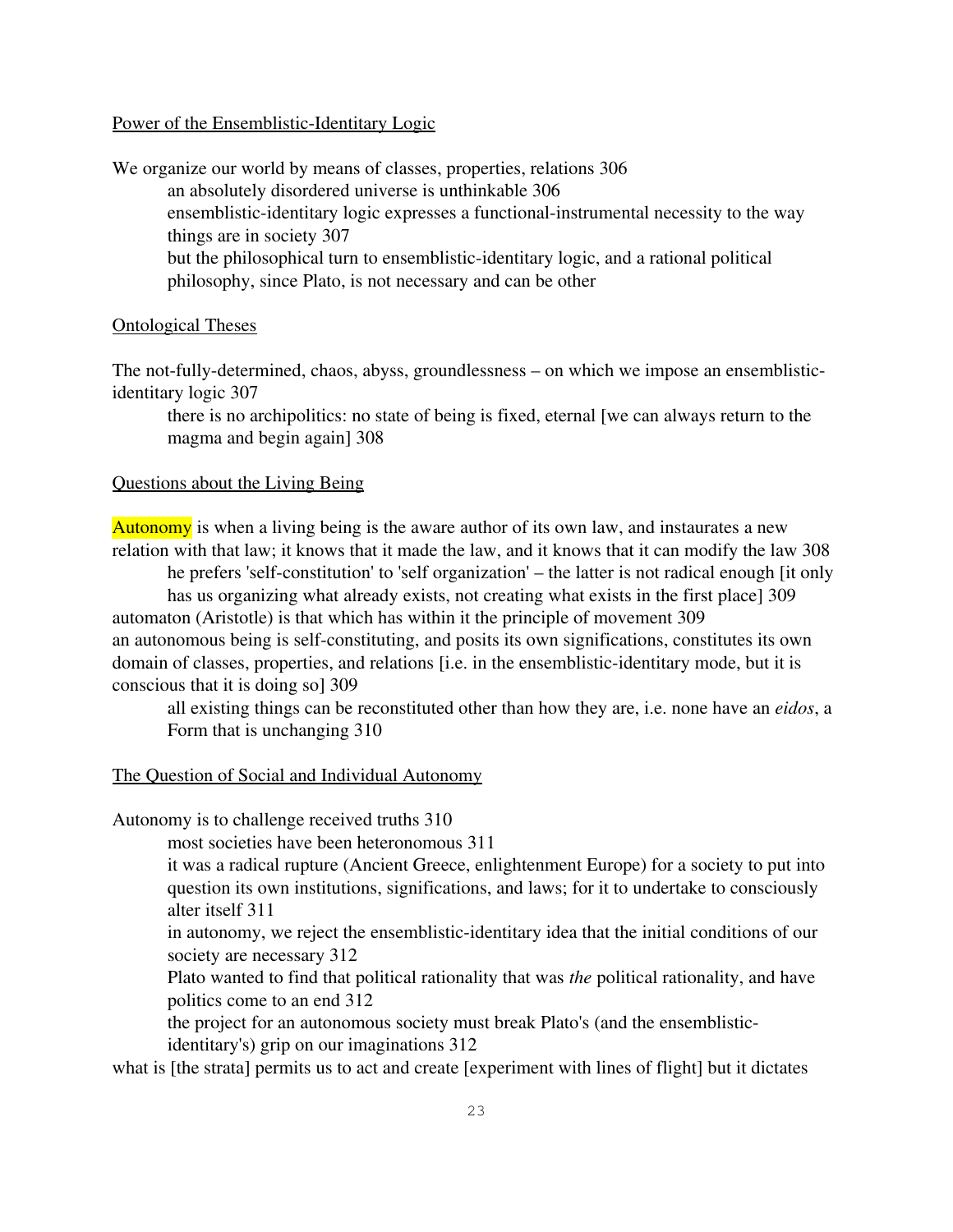nothing to us [what *is* does not *have* to be] 312

in his work autonomy is not philosophical, but political; it has to do with the self-transformation of society 312

we need autonomous mass organs, rather than parties/States that lead/dominate/control the masses 312

these autonomous organs will give themselves their own organizational forms 313 revolutions fail when these organs cease to exist and act autonomously, and they allow separate powers to exist and rule 313

self-government and **self-management** (which we should no longer assume to be *workers'* selfmanagement) rests on the self-organization of collectivities 313

[this is a key move, to shed the leaden assumption that workers/economy/production are more important than any other sphere of life]

it must overcome heteronomy 313

it has to apply to *all* social life/*all* spheres 313

autonomous society institutes itself, and gives itself its own law, and knows it is doing so 314

it knows its laws are not given by nature, or God, or the logic of economic production [i.e. scientific Marxism is just as bad a mystification as natural law or Christianity] 314 the key is not to accept the givens as givens; not to accept the law/institution given by the other [nature, God, party, logic of production] as final 314

we want autonomy *for itself*, but we also want it for something else, which is to be able to make/do [*faire*] things 314

[presumably to *faire* differently than we are *fairing* currently]

institutions self-preserve, they socialize psyches, provide a meaning that covers over the Abyss 315

these institutions are *things we have to have* [they are Rothko's frames], but we have to see their particular form as contingent, and we have to take up the project of instituting them ourselves, and knowing that we are doing so 315

they can never have an absolute foundation, and we must remember that 316 their source is our own creation of them, and this is the problem of **democracy**, which renounces all ultimate grounds for society and proceeds on the assumption that people institute society for themselves 316

democracy therefore knows that the limits to society are not ontological limits: there are no limits to what we *can* do, there are only ethical/political limits, limits to what we *should* do; and these are limits we place on ourselves, knowing we are doing so (autonomy), they are not limits placed on us by a force beyond us, they are not limits that are given by another, limits we cannot control (heteronomy) 316

the autonomous life, which is democracy, starts from this stark realization: there is no one and nothing beyond us, there is only us, this life, and we must decide what to make of it 316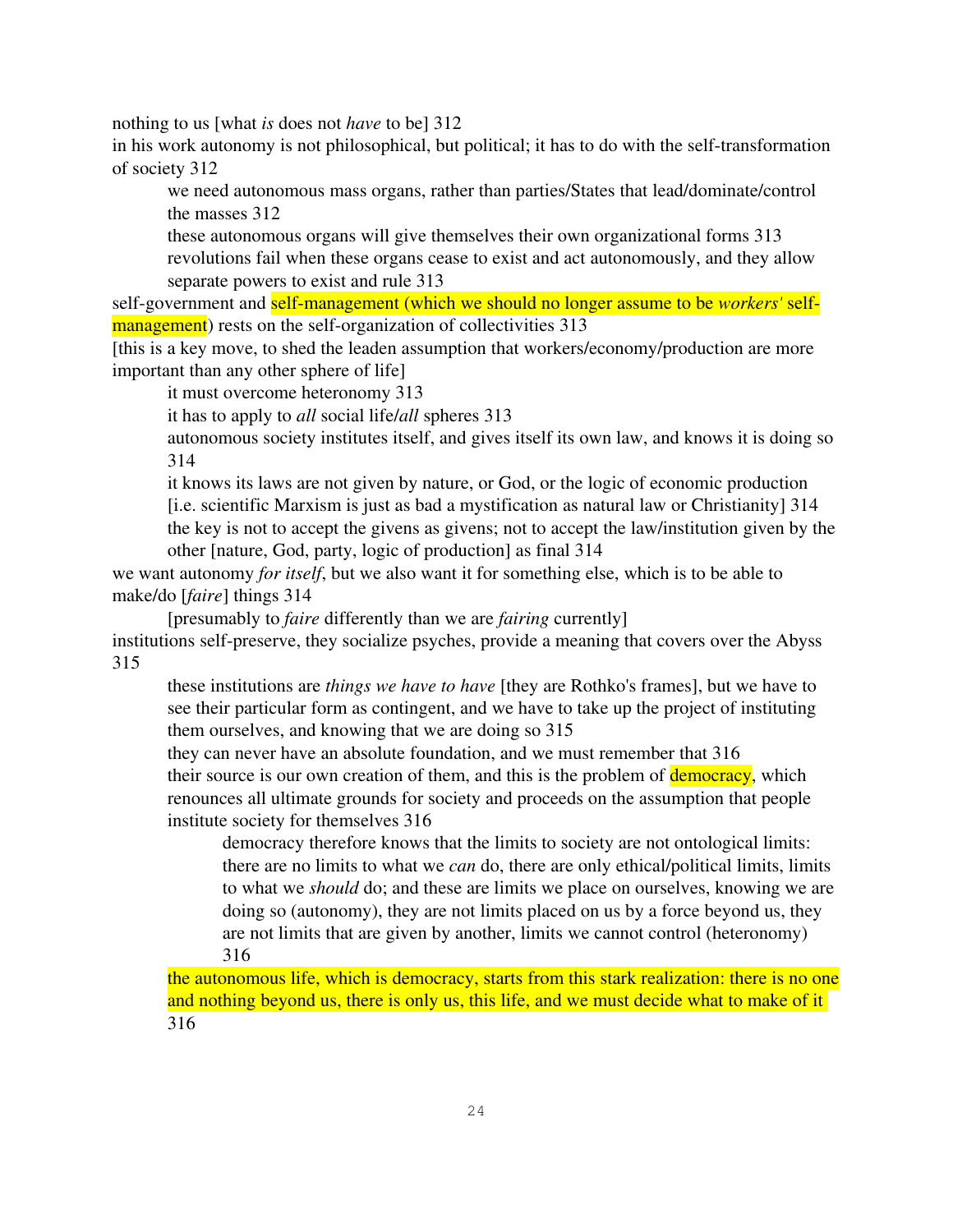## 12 – Radical Imagination and the Social Instituting Imaginary (1994)

## I.

As a society, we have examined the individual imaginary, but not the social 319 philosophy as a search for truth (*logos, nous*) over opinion (sense, imagination) 320 *phusis* = nature; *nomos* = institution/convention 320 in Greek democratic cities, it was known that institutions had no foundation, but Plato ignored this wisdom, and sought the foundation in rational-philosophical truth 320-1 the social instituting imaginary can create, *ex nihilo* [as with desiring-production] 321 for Plato since nothing can come from nothing, the imagination must create unreal,

imaginary things 321 for Plato, everything True is permanent, everything false is fluctuating 321 we have bought every bit of Plato's thinking 321

## II.

Imagination is a creator, inventor 321

the radical instituting social imaginary (ISI) is radical because it can create significations and institutions *ex nihilo* – it is a *vis formandi*, a forming force the psyche and the anonymous collective are the agents of this imagination 322

### III.

Imagination can represent an object that is not present or even existent 322

it is the power to make be that which is not 322

we seem to have no access to the experience of others, and yet we do in that we are the product of our society 324

*my* creation of the world is always also *our* creation of the world 325

I share with others "a biological and social genericity" 325

my experiences are imaginary creations, I have to create my sense of them, and that sense is at once individual and social 325

the political imagination/experience is the one that sees itself as part of a multiplicity of worlds 325

## IV.

Radical imagination is what makes it possible for us to create for ourselves our own proper world, for us to consciously organize our world 326

there is a generic own proper world (our world – social) and a singular own proper world (my world – individual) 327

everything that *is* contains an ensemblistic-identitary dimension, so that it is not absolutely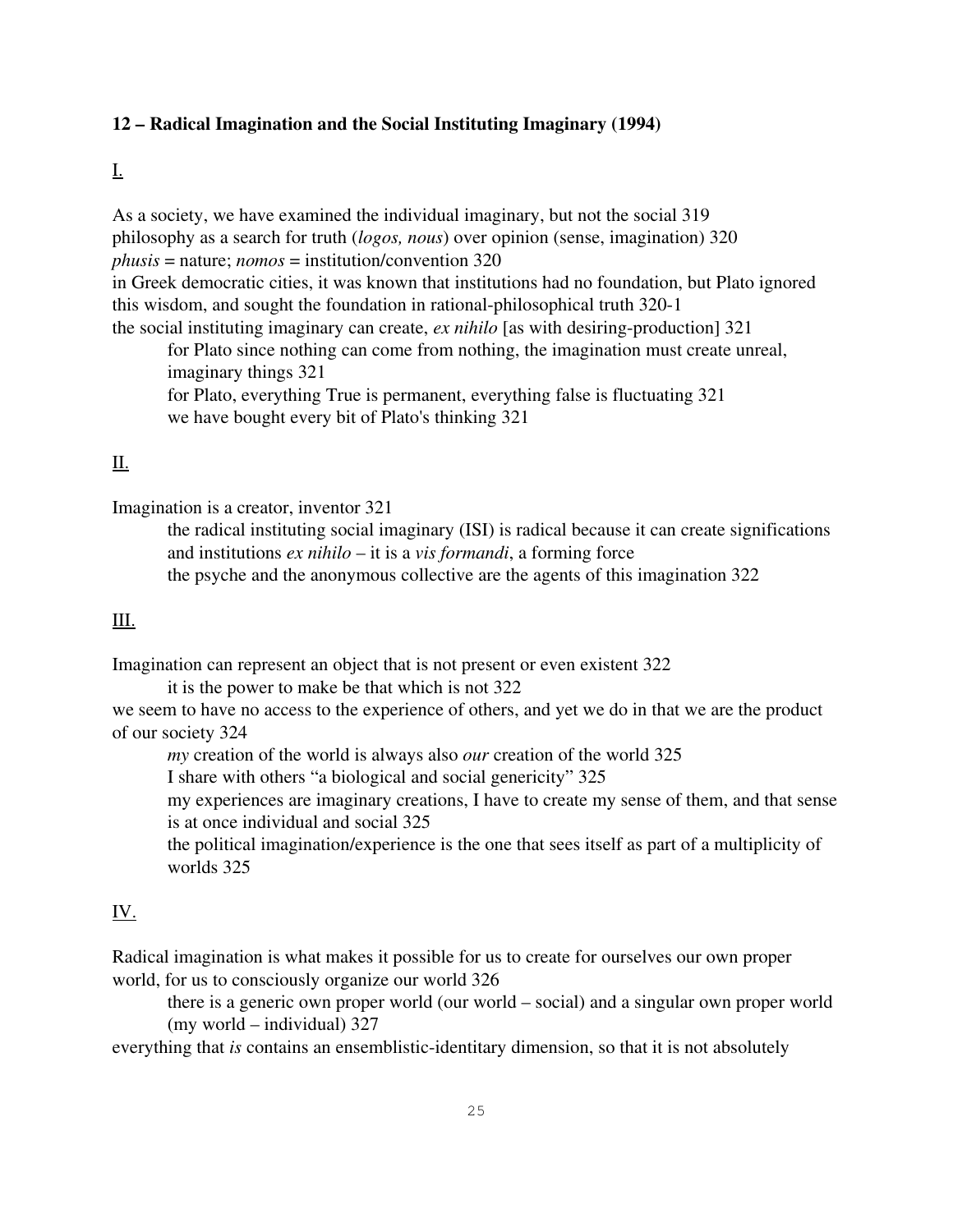indeterminate 328

the radical social imaginary creates institutions and language and reason 329

## V.

Psyche needs meaning to survive; society is the institution of meanings 330 socialization forces the psyche to mostly abandon its solipsistic meaning for shared meanings 330 the anonymous human collective is the agent of the radical instituting imaginary 331

# VI.

All individuals are always already socialized 332 there is, however, a psyche that is original, unsocialized 332 society *creates* itself, creates its own *eidos*, institutions 332 it then organizes what it creates, but society is not pre-existing  $-$  it institutes itself 332 it is always also re-creating itself 333 there are constraints to this creation: biology, the psyche, the institutions that already exist, the humming drives of the existing society 335 social imaginary significations create a proper world for society 336

## VII.

Almost all societies institute themselves through the closure of meaning; they are heteronomous; they cannot put their own institution into question [i.e. they just assume what is to be given] 336 ancient Greece was the first to break this pattern; the enlightenment was the second 337 thus emerged the project of autonomy: to do politics as a collective emancipatory movement and philosophy as self-reflecting critical thought 337 this project does not aim at utopia, its politics does not aim at happiness but freedom, which is to say conscious making the laws for oneself 337

## 13 – Culture in a Democratic Society (1994)

## I.

Culture for the masses, but not one that is given to them 339

## II.

The poietic imaginary 339 democracy is the *kratos* of the *demos* = the power of the people 340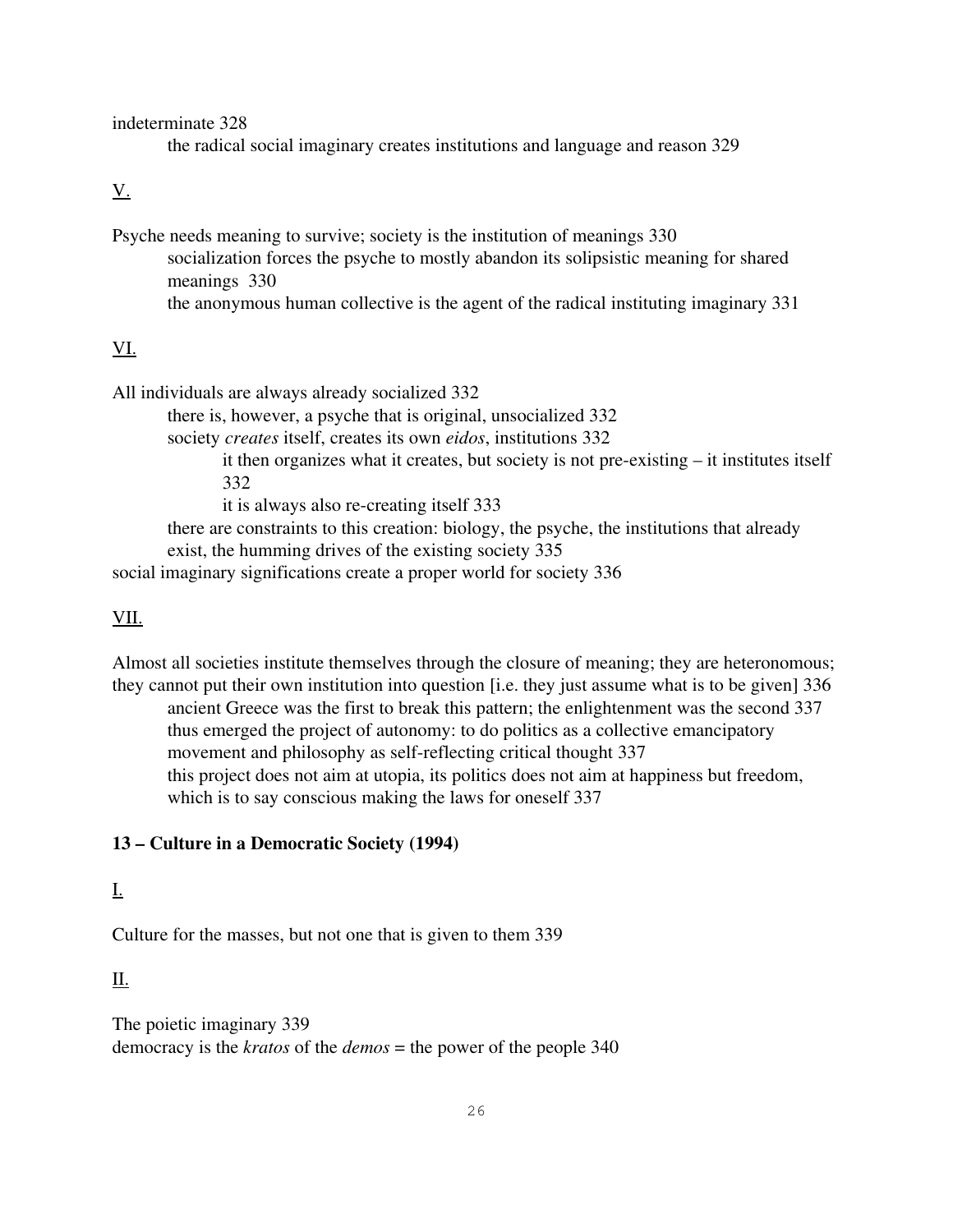the people are sovereign, they make the law, which is to say that society makes its institutions, it is autonomous, it self-institutes itself and is aware it is doing so 340

and its individuals are similarly autonomous 340

the law must exist, there must be a way to declare a collective resolution to have x be a rule that we agree to collectively 340

so autonomy, or people consciously instituting society themselves, is essentially what democracy is. Democracy is another name for autonomy. 340

all else is instituted heteronomy 340

which is a condition in which the foundation for the law (and for how we understand justice) is not society itself (immanent), or people themselves, but something outside society (transcendent) – something that institutes a closure of signification, because that foundation is not controlled by the people, it lies beyond discussion [*logos*] 341 traditional monarchies are a good example 341

## III.

Imagination (our human *vis formandi*) creates cosmos in the midst of chaos 342 we humans also have a *libido formandi*, a desire for formation [of cosmos], for making meaning, for setting into order 342

reason cannot be this desire 342

since reason cannot create, when we organize rationally, we only rearrange what exists; when we organize poietically, we create the new, we *give form* to chaos, which is to say we create new forms of cosmos 343

the definition of culture: it is our giving form and meaning to chaos 343

religion, e.g., is a transcendent ground for this giving form, and it channels our *libido formandi*  narrowly 343

in democracy we abolish such transcendent grounds; the only possible ground is *us* – and *we* create the meaning of our own life 343

we can never have any guarantee that is external to us 344

therefore we are *alone* in being, in chaos, and must build cosmos for ourselves [recall from chapter 10, and from *The Birth of Tragedy*, that this fact of our being alone is what tragedy teaches us] 344

# IV.

Creating new forms in freedom is intoxicating; we grow psychically 345

Art does not present the ideas of reason; it presents chaos to us, but it gives some form to chaos, it is a window on the chaos, it shows us that we live on the edge of the Abyss, which an autonomous being must accept and work with 346

the public can *be shown* this window by the artist; but a democratic public can also *itself*  be creative 346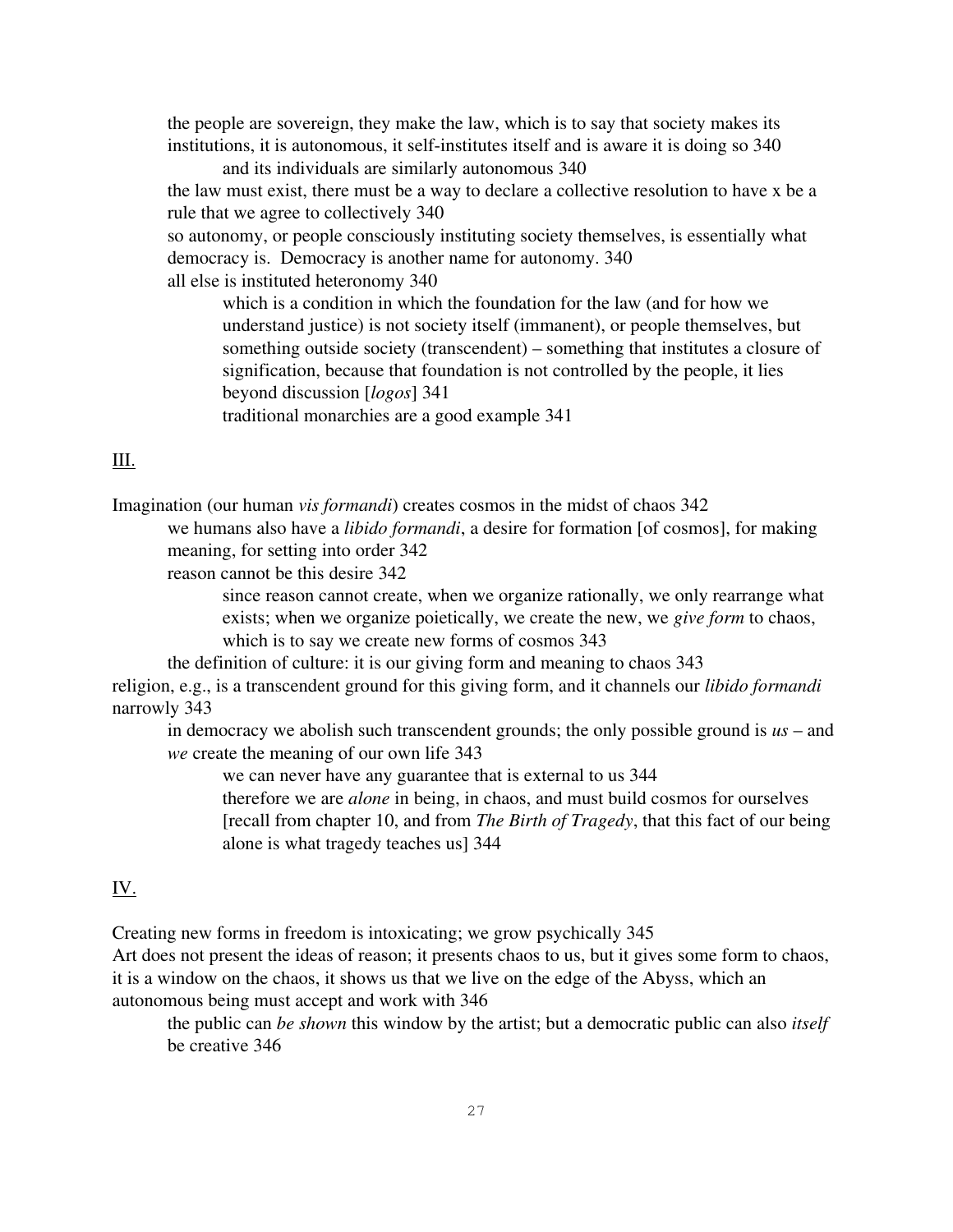Democratic movements ruptured the closure of meaning [i.e. the locating of meaning outside of the people themselves] but that rupture is in danger of being closed again 356

[it always is, though – the closure of meaning never goes away for good, or, we are always tempted to fall back into it]

we must remain active to ward off that closure; and not fall into a spectator's role 347 this activity must stimulate me without tiring me 347

democracy is definitely not a life in which individuals do what they like [pace Plato] 347 it requires that we give ourselves meaning [and also limits] 347

we cannot let meaning *be given to us* [by the State, by advertising, by entertainment] 347 the content of meaning is not so much what matters, but the question of who is creating it 348

## 14 – Psychoanalysis and Philosophy (1996)

The subject is not dead, psychoanalysis should try to help the instauration of the reflexive and deliberative subject 350

it is not about the unlimited reign of desire 351

the human being is not a rational animal; s/he is an imagining animal whose goal should be autonomy 351

### **Ontology**

The inherited ontology thinks: being  $=$  being-determined 351 [but there is a part of being that is being-indeterminate] this is an ensemblistic-identitary logic 352 it tries to make affect, representation, and desire determinate 353 but these things are indeterminate, mixed together; they cannot be separated out 353-4 they are magma 354

there is a passage from the psychic monad to the socialized individual 354 representations are not the mirror of nature; they distort, displace, condense 354 ensemblistic-identitary wants to treat psyche and soma as discrete 354

but they are together in magma 355

determinism in psychical life is absurd 355

the radical imagination is what differentiates one being from another 355

### Philosophical Anthropology

Every being is a being for itself; it creates its own world; the imagination [cf. Desiringproduction] is its key element, but this element has been relegated to exist as an unreliable subordinate to reason 356

 $\underline{V}$ .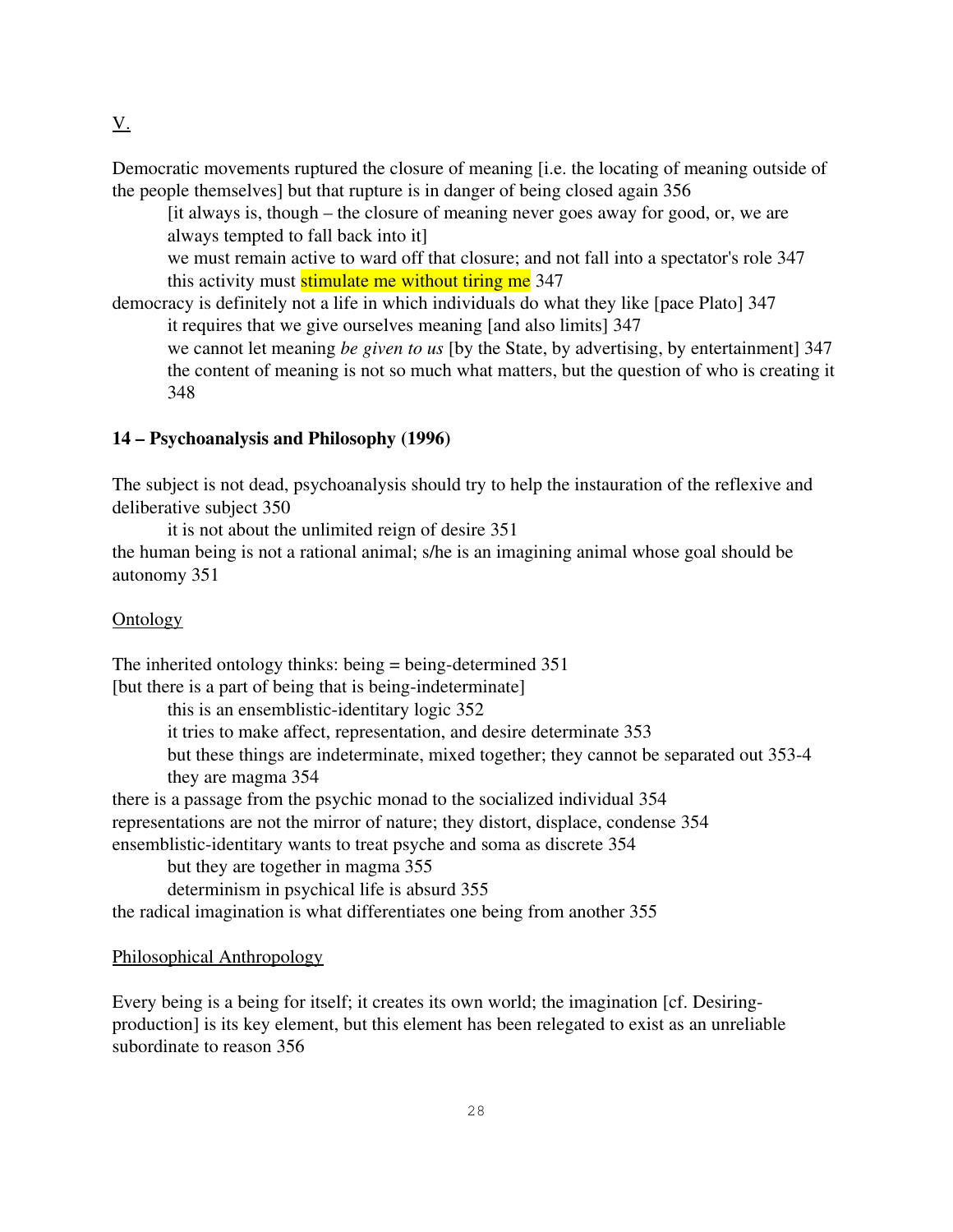the key is to revalorize our idea of the imagination to its proper, productive, instaurating role 356

and we pursue autonomy by revalorizing the imagination and using it consciously 356-7 the problem with inherited philosophy: it restricts the imagination to the reproduction of already perceived elements; i.e. it does not allow for its capacity to *create* 357

the initial psychical monad has a need for society [but also really wants to be alone] 357 society is a magma of social imaginary significations 358

the latter organize the proper world of each society and give it meaning 358

### Practical Philosophy

If a desire is neither good or bad, how do we establish good and bad? 359

we need to gain access to our unconscious, gain lucidity about our own history and desire 359 so our reflective and deliberative subjectivity can emerge; and that subjectivity can ask questions of right and wrong 360

the project of politics is for autonomy, of myself and of others 360

#### 15 – Done and To Be Done (1989)

Dispense with the Hegelo-Marxist ontology; instead, an ontology of creation that makes possible the instauration of an autonomous society 361

being manifests as concrete organization, or cosmos 362

the mode of being of the social-historical is that each society creates a magma of social imaginary signification (SIS), and it is not rationally analyzable vis a functional analysis 363

there is no ground from which an SIS springs; each society creates it anew 363 and SIS has an ensemblistic-identitary dimension, but also an imaginary one 364 the SIS does not come about deterministically, necessarily, as the causal result of some pre-existing set of truths 366

we *need to* instaurate an SIS and its institutions to survive 367

the question is whether we do so consciously and critically, whether we put our own institutions (and laws) into question 368

we must abandon determinacy as absolute, but we do not live in complete indetermination either 369

creating the SIS means positing new determinations, new laws, new *eidos*/forms [but doing so self-consciously and critically] 369 and we do so in a context, within some limits 370

#### Relationship to Inherited Philosophy

The creation of philosophy is the putting into question of the closure of the SIS; it is consubstantial with democracy, and goes together with the rupture of social heteronomy, and the production of reflective and deliberative subjectivity 370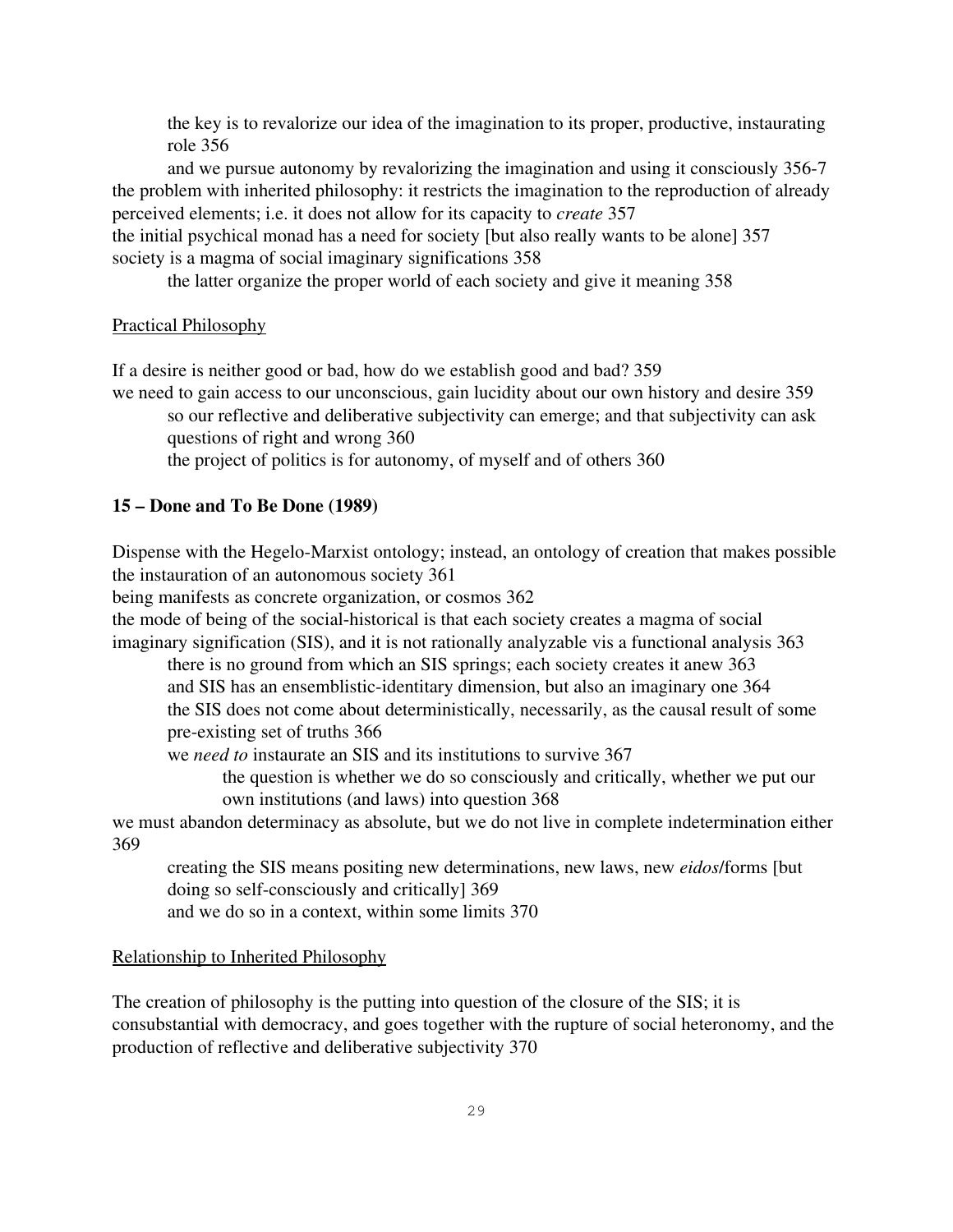philosophy's job is to rupture closure, to question totality, to create the soil on which philosophy walks, and to always go beyond the land it has created to date; the movement of thought cannot stop; it is not resolution that thought should seek, but contradiction, aporia, paradox 371

inherited philosophy, however, limits this proper activity with determinacy; it institutes a closure 371

Castoriadis has been critical of Marx and distanced from him – M's rational metaphysics 372 and Plato's theological philosophy 372

though Aristotle has more democratic possibility in his work 372

he is still a determinist, but he rediscovers Heroditus, the *phusis*/*nomos* distinction, the *polis* and justice, and the imagination in his work on the psyche – the seed of the idea of the imaginary institution of society is in A's work 373 for him, *nomos* and *eidos* are created by humans 373

CC invented the SIS and then read it back into Aristotle and Kant 374

A: the good life is developing *logos* in the *polis* 374 CC: the *phusis* proper to man (his nature) is radical imaginary [or maybe he is saying we should act and think as if this is our purpose/nature] 374 the SIS cannot be traced to biological facts; it is entirely our own doing 375 all societies institute their own laws and organization; but only a very few do so consciously; thus only a very few societies have philosophy or politics 375

## Psyche and Society

Psyche is socialized, but never totally; there is always an indeterminate element to the psyche 376

psyche needs meaning, but it must renounce its proper meaning, and trade it in for the meaning of the SIS 379

the unconscious is a magma 379

the question of the relation between psyche and soma 380

for CC, education and psychiatry should be oriented toward autonomy 381

passage from psyche and heteronomous individuals to reflective and deliberative subjectivity 381

when we assimilate the SIS we do so actively 381

### Learning and Progress

Humans are malleable, history is contingent, the product of relentless human creation 382 subjectivity is too 382

and needs; and problems; and meaning 383

dispense with the idea that the world just *has* meaning and our job is to figure our what it is; and then hierarchizing societies based on how close they are to the True meaning 383 [instead, of course, we create our own meaning] 383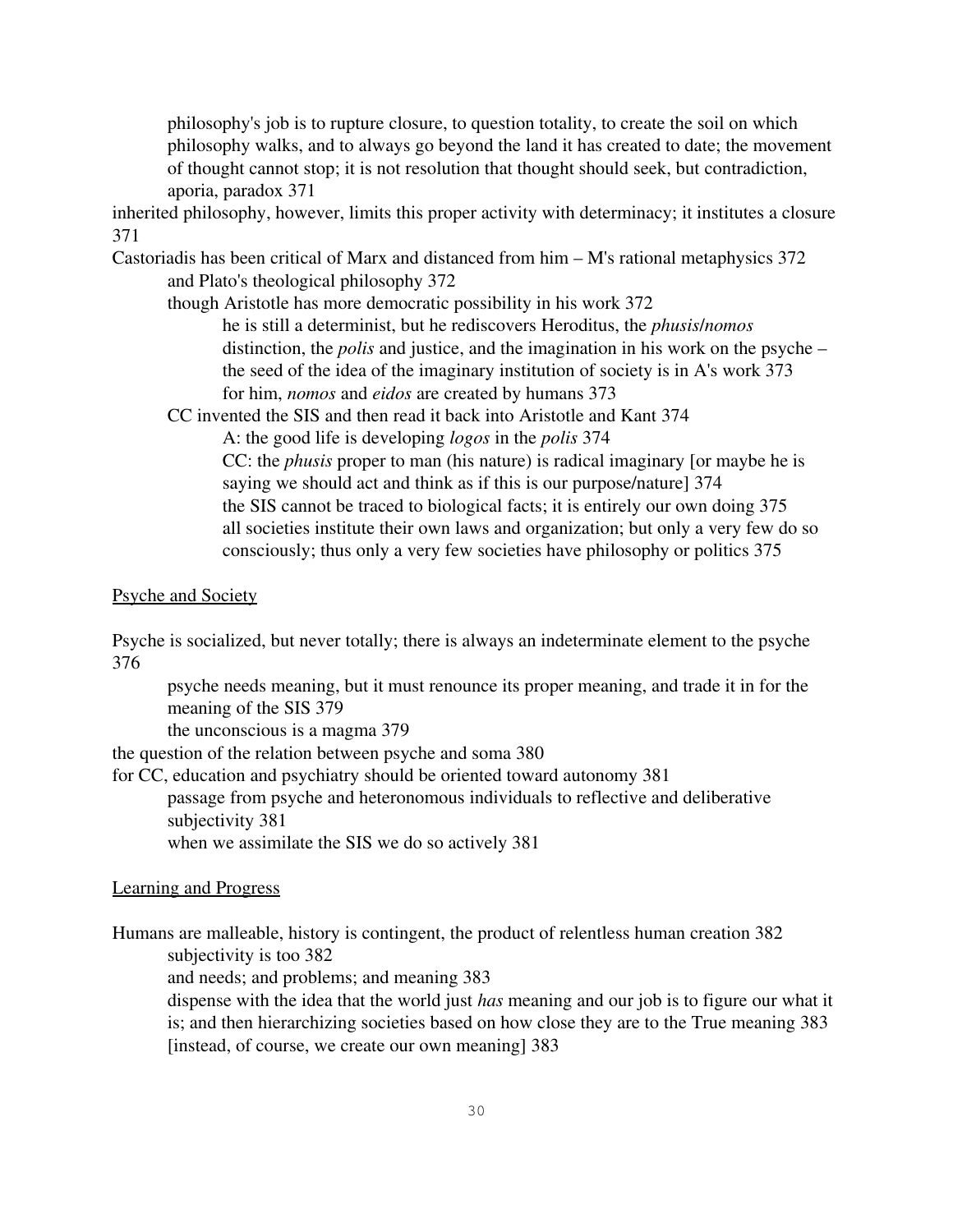### Meaning and Validity

We have to define what has meaning and what does not [think of Ranciere's Aventine plebs], what is valid and what is not 385

only in Greece did 'the other' come to be seen as not automatically wrong 386 there is thus an element of relativism introduced into valuation, but it is never absolute 387

so we need to judge of validity: what is a valid meaning/reason/idea/law? Most societies accept an existing law as *ipso facto* valid. But we should instead do this through critical reflection and deliberation 388-9

and reason is a key faculty for questioning our principles 389

but the rational faculty is no more universal than imagination 390 revealed truth – scriptures, whether the Bible or Marx – stops inquiry 390 we cannot rationally found reason; or language 391

philosophy uses non-reason as much as reason 392

we require the will to reflect, to critically question our SIS 393

CC has been looking for heralds of autonomy in concrete struggles for years 393

the will for autonomy is necessary; it is the motive force *toward* 393

the sublimation of desire into will 394

but...why *autonomy*? There is no way to *found* the reason why we should do it, other than that we *will* it 394

we have created the tradition of democracy/philosophy/autonomy/freedom, [and really all CC is doing is urging us to stick to *that* project rather than some other] 394

we need to create a space and time in which to discuss what is just 395 Newton didn't *discover* gravity, he *created* the theory of gravitation 396

a good theory encounters the world in a way that is fruitful for *that* SIS 396 we are constantly posing theories, searching for a better way to encounter the world 396 a theory must first make sense, then it can be the basis for an ethical injunction 397 [there is a lot of a Rortyan "the truth is what you can get people to believe" here]

### Autonomy: Ethics

CC's autonomy is not Kant's idea 398 praxis is a modality of making/doing 399 it is the activity that helps the other in *his* project for autonomy 399 it is the activity of a reflective and deliberative subjectivity 399 no injunctions are categorical 400 they are all in context 400 while autonomy is an end/guide, it is not a universal arbiter 400 we have to choose in context [this is pure A] 400 *phronesis* [practical wisdom] must be practiced for autonomy to exist 400 autonomy is critiquing and acting on what is, in order to change it 401 for Kant universalizability is key; CC approves, if it is taken to mean that I have to defend my act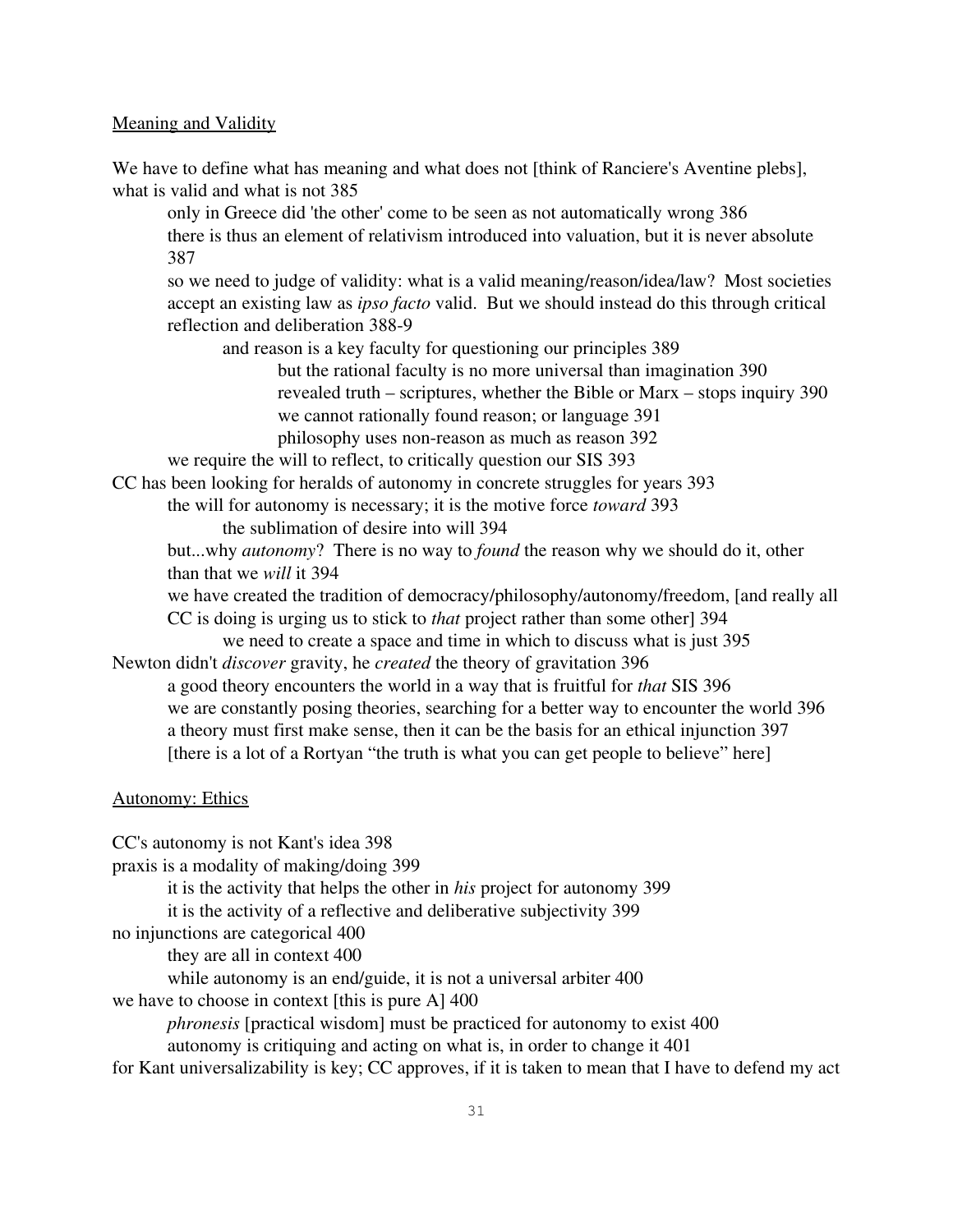before others – it is a *political* question, whether something is universal 401 I must be responsible toward others, toward the law we have created together 402 the imperative for CC is: become autonomous, and contribute to others' autonomy 402 autonomy does not mean being unconnected to others, or totally free of all determinations 403 that is not autonomy, that is anomie 403 we should want to obey the Good out of respect for the Good 403 we have to work within constraints; we are part of an already ongoing project, we do not create the SIS utterly from scratch 404

#### Autonomy: Politics

Politics is the project of creating institutions that facilitate autonomy 405 private sphere (*oikos*); public/private sphere (*agora*); and the public/public sphere (*ekklesia*) 405 we typically collapse the last two 405 the core of democracy is the becoming truly public of the *ekklesia* 405 totalitarianism tries to collapse all three 406 the State makes the *ekklesia* become private 406 liberal democracies are profoundly Statist, bureaucratic 406 they make the *ekklesia* private 406 public affairs are decided by an elite subset 407 autonomous society needs the *ekklesia* to be truly public again, i.e. not controlled by select groups, but by people 407 representation blocks this; capitalist private ownership blocks this 407 representation alienates sovereignty to the representatives; sets up a governors/governed relation; elections ratify this alienation 408 rights of man are a minimum 408 parties shrink and limit thinking/discussion 409 they institute bureaucracy/hierarchy, prevent democracy/autonomy 409 autonomous society will need all three spheres; and they are mutually independent, and yet articulated to each other 409 private sphere will be private, home, market, means of production... 410 the relations between the spheres has no ground; they have to be worked out by the society 410 the *ekklesia* should be large, but not all things, just those things that concern everyone 411 public/private (agora) is the market, economy 412 the capitalist market and the command economy are not the only options 412 capitalism is not a genuine market; a genuine market has no capitalism [Holland] 412

there will be a *genuine* market (consumer sovereignty, democratic allocation of resources, the plan factory) in the autonomous society 413 also, each enterprise will be self-managed by the producers 413